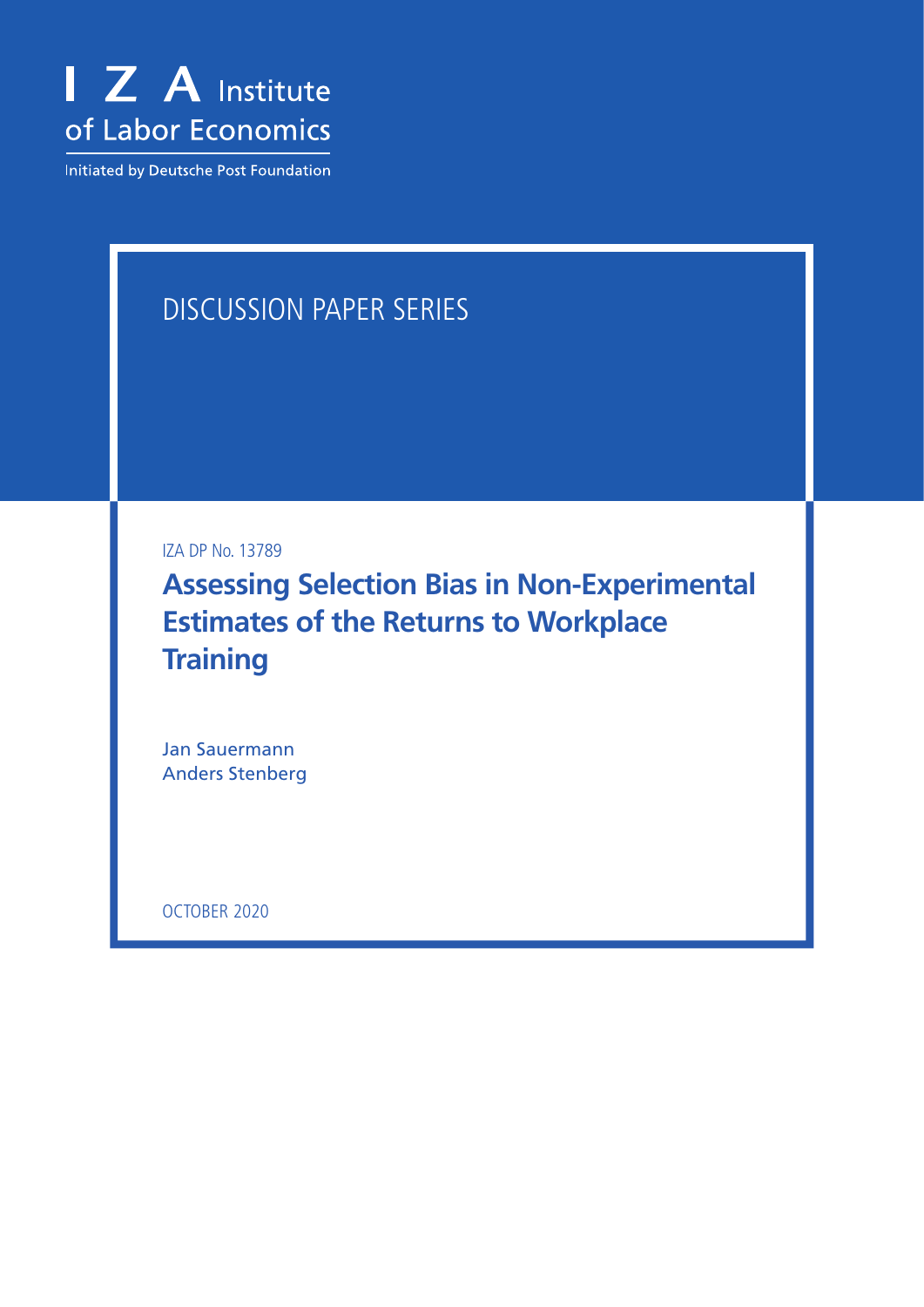

Initiated by Deutsche Post Foundation

## DISCUSSION PAPER SERIES

IZA DP No. 13789

## **Assessing Selection Bias in Non-Experimental Estimates of the Returns to Workplace Training**

#### **Jan Sauermann**

*IFAU, SOFI, Stockholm University, CCP, Copenhagen Business School, IZA and ROA, Maastricht University*

#### **Anders Stenberg**

*SOFI, Stockholm University and IZA*

OCTOBER 2020

Any opinions expressed in this paper are those of the author(s) and not those of IZA. Research published in this series may include views on policy, but IZA takes no institutional policy positions. The IZA research network is committed to the IZA Guiding Principles of Research Integrity.

The IZA Institute of Labor Economics is an independent economic research institute that conducts research in labor economics and offers evidence-based policy advice on labor market issues. Supported by the Deutsche Post Foundation, IZA runs the world's largest network of economists, whose research aims to provide answers to the global labor market challenges of our time. Our key objective is to build bridges between academic research, policymakers and society.

IZA Discussion Papers often represent preliminary work and are circulated to encourage discussion. Citation of such a paper should account for its provisional character. A revised version may be available directly from the author.

ISSN: 2365-9793

**IZA – Institute of Labor Economics**

| Schaumburg-Lippe-Straße 5-9 | Phone: +49-228-3894-0       |             |
|-----------------------------|-----------------------------|-------------|
| 53113 Bonn, Germany         | Email: publications@iza.org | www.iza.org |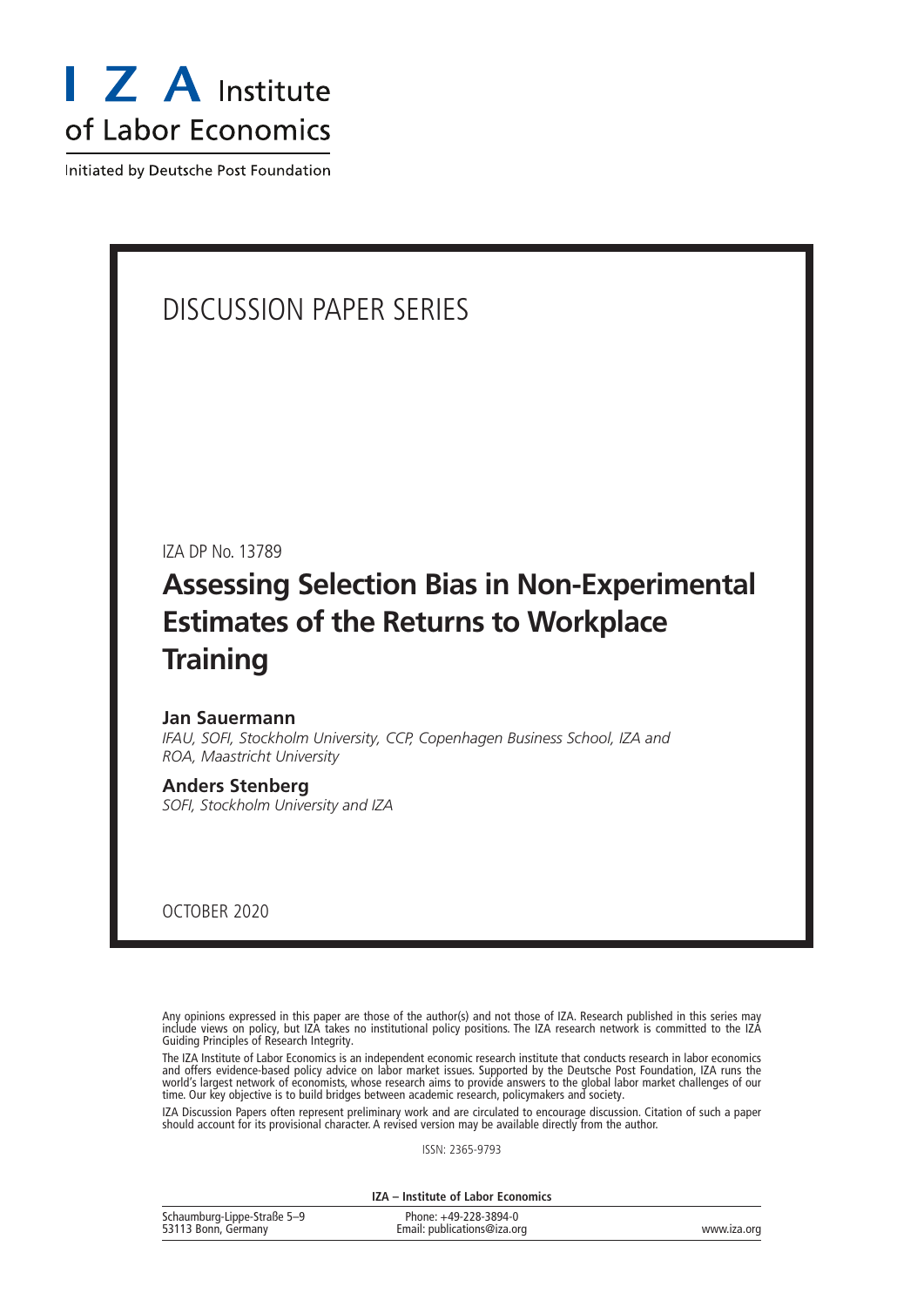# ABSTRACT

## **Assessing Selection Bias in Non-Experimental Estimates of the Returns to Workplace Training\***

We assess selection bias in estimated returns to workplace training by exploiting a field experiment with random assignment of workers to a one-week training program. We compare experimental estimates of this program with non-experimental estimates that are estimated by using a sample of agents who were selected by management not to participate in the experiment. Our results show that non-experimental estimates are biased, yielding returns about twice as large as the causal effect. When controlling for pretreatment performance or individual fixed effects, only about one tenth of this bias remains and is even further reduced when applying common support restrictions.

| <b>JEL Classification:</b> | J24, C93, M53                                         |
|----------------------------|-------------------------------------------------------|
| Keywords:                  | returns to training, selection bias, field experiment |

#### **Corresponding author:**

Jan Sauermann Institute for Evaluation of Labour Market and Education Policy (IFAU) Box 513 SE-75120 Uppsala Sweden E-mail: jan.sauermann@ifau.uu.se

<sup>\*</sup> We thank Michael Burda, Sebastian Butschek, Andries De Grip, Matthias Heinz, Edwin Leuven, José Montalbán Castilla, Jan Nimczik, Dirk Sliwka, Frederik Thenee, and Petra Todd. Jan Sauermann thanks the Swedish Research Council (2017-03432) and the Jan Wallanders och Tom Hedelius Stiftelse for financial support (P2014-0236:1). The field experiment used in this study is registered as AEARCTR-0004967 in the AEA RCT registry.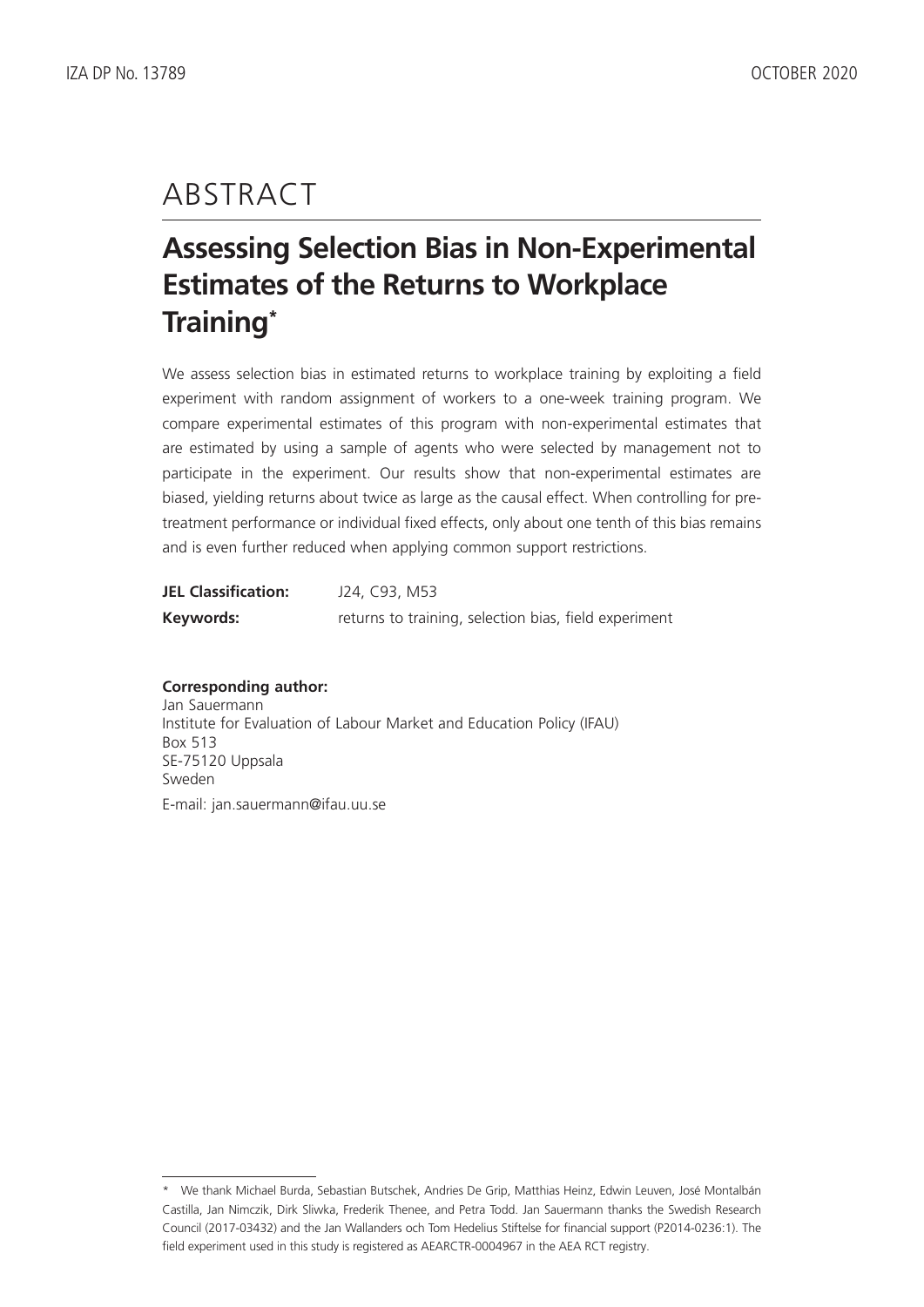## 1 Introduction

In labor markets faced by changing tasks and new skill demands, investing in skills is important for both individuals and firms [\(Acemoglu and Pischke, 1998;](#page-23-0) [Acemoglu and](#page-23-1) [Autor, 2010\)](#page-23-1). Estimates for the US show that employees receive an average of 47 hours of training per year, with firms' total investments in formal workplace training estimated at 87.6 billion USD in 2018 [\(Freifeld, 2018\)](#page-26-0). Despite a large number of influential papers, several of which were cited more than 500 times, there is no consensus whether and how strongly workplace training affects worker productivity. A major reason behind this lack of consenus is the difficulty to account for selection bias due to endogenous training participation (see, e.g., [Bassanini et al., 2007;](#page-24-0) [Pischke, 2007\)](#page-29-0). Reliable estimates on the causal returns to training, however, are important for managers making decisions about whether or not to invest in workplace training, for decisions on whether governments should allocate resources to stimulate workplace training [\(Cedefop, 2009\)](#page-26-1), and more generally to better understand the development of human capital, productivity and wages throughout the worker life-cycle. While experimental methods are increasingly used in the estimation of the returns to training [\(Murthy et al., 2008;](#page-28-0) [De Grip and Sauermann, 2012;](#page-26-2) [Adhvaryu](#page-23-2) [et al., 2018;](#page-23-2) [Prada et al., 2019\)](#page-29-1), experiments are not always feasible or even possible. It is therefore important to learn to what extent non-experimental evaluations using standard econometric methods reduce selection bias.

The aim of this study is to explore whether endogenous training participation causes selection bias in estimated returns to workplace training, and whether standard regression techniques based on non-experimental data are capable of reducing bias in the estimated treatment effects. We exploit data from a field experiment with random participation of workers to a one-week training course, conducted in a call center of a multinational telephone company in the Netherlands. This experiment provides an unbiased estimate of the returns to workplace training [\(De Grip and Sauermann, 2012\)](#page-26-2). We compare this estimate with a non-experimental estimate based on a sample of workers that were selected to not be included in the experiment. These individuals, who worked in the same firm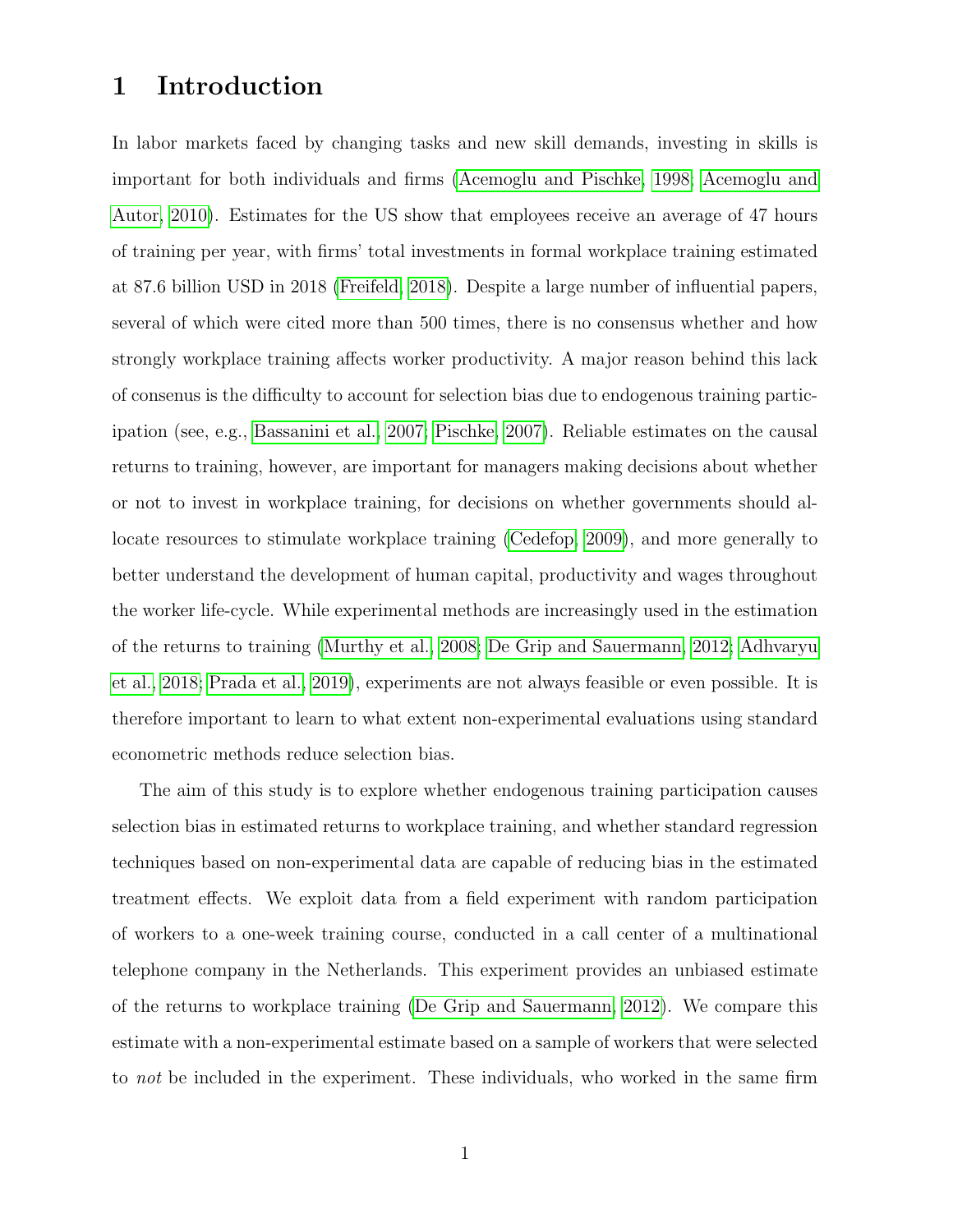during the same time period, therefore constitute an endogenously selected sample of nonparticipants (henceforth referred to as the non-experimental control group). This set-up allows us to use the experimental estimate as a benchmark, against which the potentially biased non-experimental estimates can be compared, and it enables us to assess the bias remaining in estimators when using standard regression techniques. We first replicate the main finding of the field experiment from [De Grip and Sauermann](#page-26-2) [\(2012\)](#page-26-2), showing that the workplace training program led to an increase in productivity, as measured by average handling time, of 10.9%. We then use the non-experimental control group, and find that the same specification leads to an estimated return to training of 21.8%, i.e., almost twice the experimental estimate and indicating a bias of 99.1%. By expanding the model to control for pre-treatment performance as a proxy of worker ability, or to include worker fixed effects to capture unobserved individual-specific factors, the bias remaining in the non-experimental estimates are reduced from  $99.1\%$  to  $13.2\%$  and  $7.5\%$  respectively, i.e. similar to those reported from the experimental sample. This suggests that relatively parsimonious non-experimental approaches can yield estimates with modest bias. Given that evaluating workplace training with random assignment is costly and rarely done, our findings suggest that these approaches to correct for selection of OLS estimates may offer an interesting alternative.

Our empirical strategy essentially follows the practice of the small but important literature assessing selection bias in non-experimental estimates. These studies exploit random variation in treatment status to analyze to what extent different econometric methods account for selection, e.g. difference-in-differences, (propensity score) matching or control function approaches. A seminal study in this literature is [LaLonde](#page-27-0) [\(1986\)](#page-27-0) who assessed the bias in evaluations of the National Supported Work Demonstration (NSW) program. The reported estimates based on non-experimental data deviated substantially from the experimental estimates, indicating that it would be difficult for a researcher to uncover the causal effect without a randomized control group. However, it is likely that the poor performance of non-experimental estimators in [LaLonde](#page-27-0) [\(1986\)](#page-27-0) was in part due to issues of data quality. Indeed, [Heckman et al.](#page-27-1) [\(1998\)](#page-27-1) highlight aspects of data quality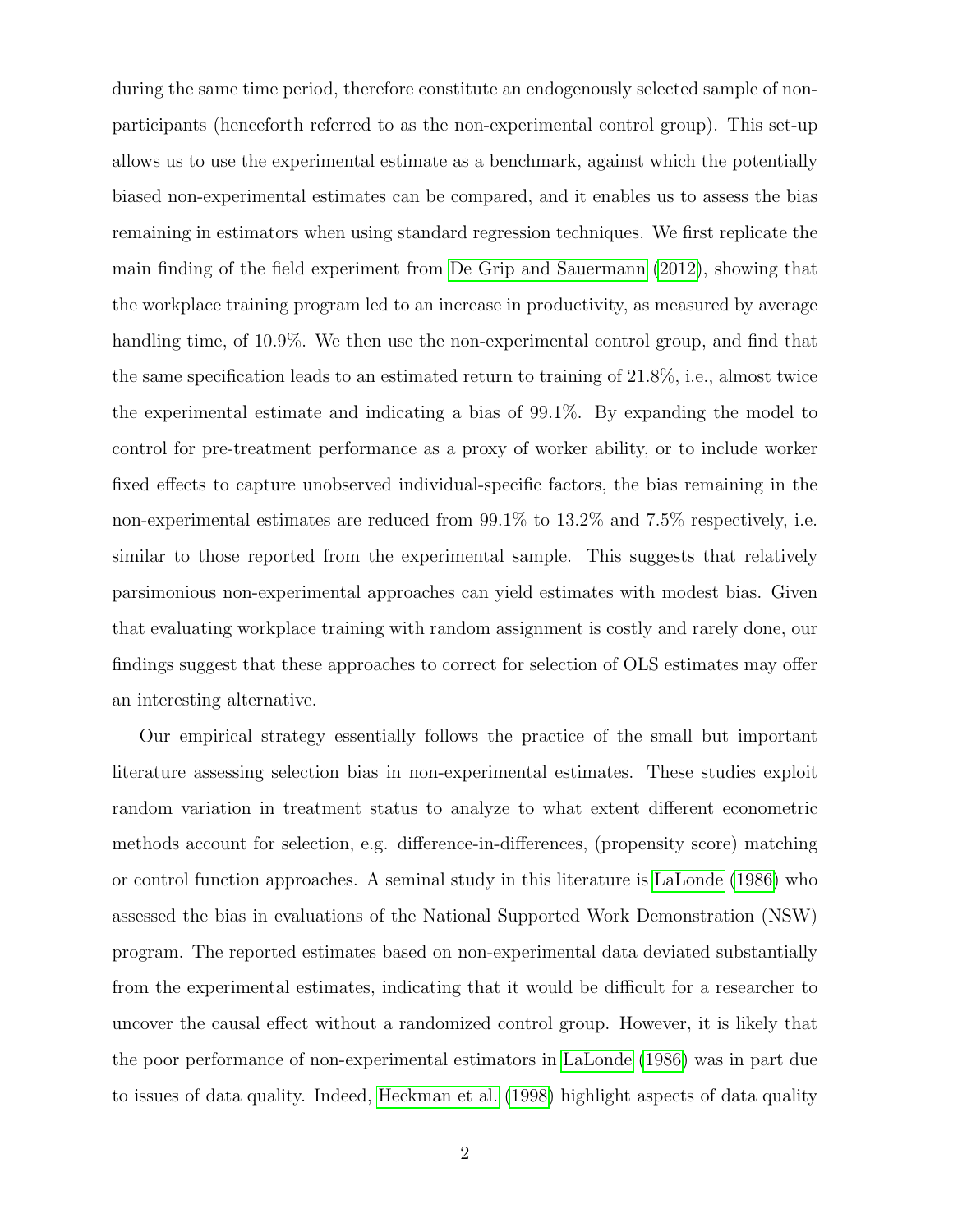which can reduce bias. The most important include that data on treated and non-treated individuals are collected from the same sources, that treated and untreated are subject to the same regional labor markets, and that treated individuals are subject to the same training programs. Their results indicate that the remaining bias is only a fraction (7%) of the conventional measure of selection bias and not statistically significantly different from zero [\(Heckman et al., 1998,](#page-27-1) Table V).<sup>[1](#page--1-0)</sup>

The present study is foremost related to the long-standing literature quantifying the returns to workplace training on workers' wages or worker productivity. Returns to workplace training on wages are typically estimated using cross-sectional or yearly survey data with self-reported information on training participation (see, e.g., [Bassanini et al., 2007\)](#page-24-0). While the impact on wages is interesting in itself, it reflects workers' payoff to training. From a societal point of view, the effect of training on productivity is arguably more interesting.[2](#page--1-0) Studies estimating returns on worker productivity use personnel data from individual firms that contain direct measures of worker productivity, such as the number of pieces produced by garment workers [\(Adhvaryu et al., 2018\)](#page-23-2), amount of sales for sales clerks [\(Prada et al., 2019\)](#page-29-1), and average handling time for call agents [\(Liu and Batt, 2007;](#page-28-1) [Murthy et al., 2008;](#page-28-0) [De Grip and Sauermann, 2012\)](#page-26-2).

Table [A.1](#page-31-0) in the Online Appendix provides an overview of estimated effects of training on wages and worker productivity, displaying a large degree of heterogeneity among estimates.<sup>[3](#page--1-0)</sup> Non-experimental ordinary least squares (OLS) estimates of the wage returns to training show an average return of  $8.7\%$  with a standard deviation of  $5.7\%$ .<sup>[4](#page--1-0)</sup> To account for worker selection into training, some studies seek to elicit exogenous variation by

<sup>1</sup>Other assessments of selection bias have concerned large-scale policy programs such as PROGRESA, an antipoverty program in rural areas of Mexico [\(Diaz and Handa, 2006;](#page-26-3) [Bifulco, 2012\)](#page-24-1), Head Start, an early childhood intervention program in the US [\(Griffen and Todd, 2017\)](#page-27-2), programs to prevent dropping out of high-school [\(Agodini and Dynarski, 2004\)](#page-23-3) and income gains from migration [\(McKenzie et al.,](#page-28-2) [2010\)](#page-28-2).

<sup>2</sup>For instance, social cost-benefit calculations of public policies typically seek to determine whether productivity increases are sufficient to cover the associated social costs.

<sup>&</sup>lt;sup>3</sup>In addition to studies analyzing the returns to worker outcomes, other studies estimate the effect of firm training investments on the firm or establishment-level outcomes. See, e.g., [Bartel](#page-24-2) [\(2000\)](#page-24-2), [Dearden](#page-26-4) [et al.](#page-26-4) [\(2006\)](#page-26-4), and [Konings and Vanormelingen](#page-27-3) [\(2015\)](#page-27-3) and the literature cited therein.

<sup>4</sup>For a systematic meta-study on the returns to workplace training, see [Haelermans and Borghans](#page-27-4) [\(2012\)](#page-27-4).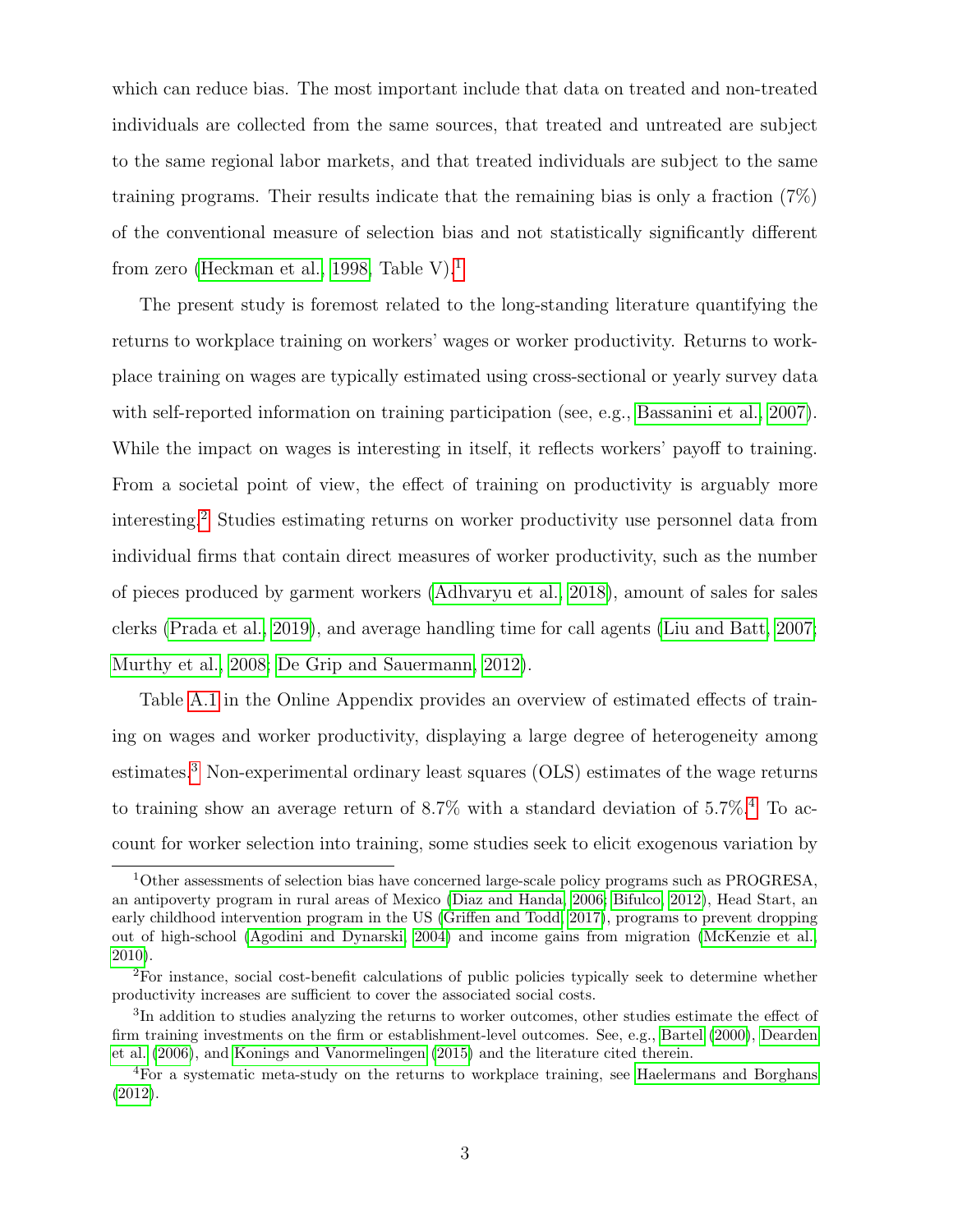exploiting age-cutoffs in tax deductions of training investments [\(Leuven and Oosterbeek,](#page-28-3) [2004\)](#page-28-3), unanticipated withdrawals from training [\(Leuven and Oosterbeek, 2008;](#page-28-4) Görlitz, [2011\)](#page-26-5), or by using worker rank measures to instrument for training investments [\(Bartel,](#page-24-3) [1995\)](#page-24-3). The majority of studies, however, take selection into account by controlling for observable characteristics or worker fixed effects. The general conclusion of these studies is that accounting for selection reduces the estimated effects of training on wages. To which degree these estimates recover the causal estimate, however, is difficult to assess in the absence of experimental variation of the treatment.

To the best of our knowledge, only four studies use randomized assignment to training to evaluate effects of workplace training. These, more recent, studies use personnel data from individual firms and report fairly large effects, between 10% and 21%, on measures of worker productivity [\(Murthy et al., 2008;](#page-28-0) [De Grip and Sauermann, 2012;](#page-26-2) [Adhvaryu et al.,](#page-23-2) [2018;](#page-23-2) [Prada et al., 2019\)](#page-29-1).These studies provide causal evidence that workplace training programs affect worker productivity.[5](#page--1-0)

The contribution of our study is to provide a first assessment of the extent to which it is possible to recover the causal estimate of participation in workplace training programs using non-experimental data. We find that controlling for measures of pre-treatment performance, or controlling for worker fixed effects, removes most of the bias in OLS estimates using non-experimental data. We also find that applying common support restrictions further reduces selection bias in the returns to training. These results provide guidance for evaluations of workplace training when, as is most often the case, randomized control trials are not feasible or even not possible.

While our data is specific to a call center, we highlight two aspects regarding the generalizability of this study. First, as opposed to other industries, there is usually no vocational education for call agents, despite extensive use of information technology in the call center sector [\(Sieben et al., 2009\)](#page-29-2). This implies that call centers themselves need

<sup>&</sup>lt;sup>5</sup>There is also a related strand of literature that evaluates training programs focused on soft-skill training programs targeted at adolescents and entrepreneurs in developing countries (see, e.g., [Groh](#page-27-5) [et al., 2012;](#page-27-5) [Acevedo et al., 2017;](#page-23-4) [Campos et al., 2017;](#page-25-0) [Dimitriadis and Koning, 2019;](#page-26-6) [Ashraf et al., 2020\)](#page-23-5). Also related to this study, [Alfonsi et al.](#page-23-6) [\(2020\)](#page-23-6) report that randomly offering firms wage subsidies to train workers on-the-job shows no significant earnings returns.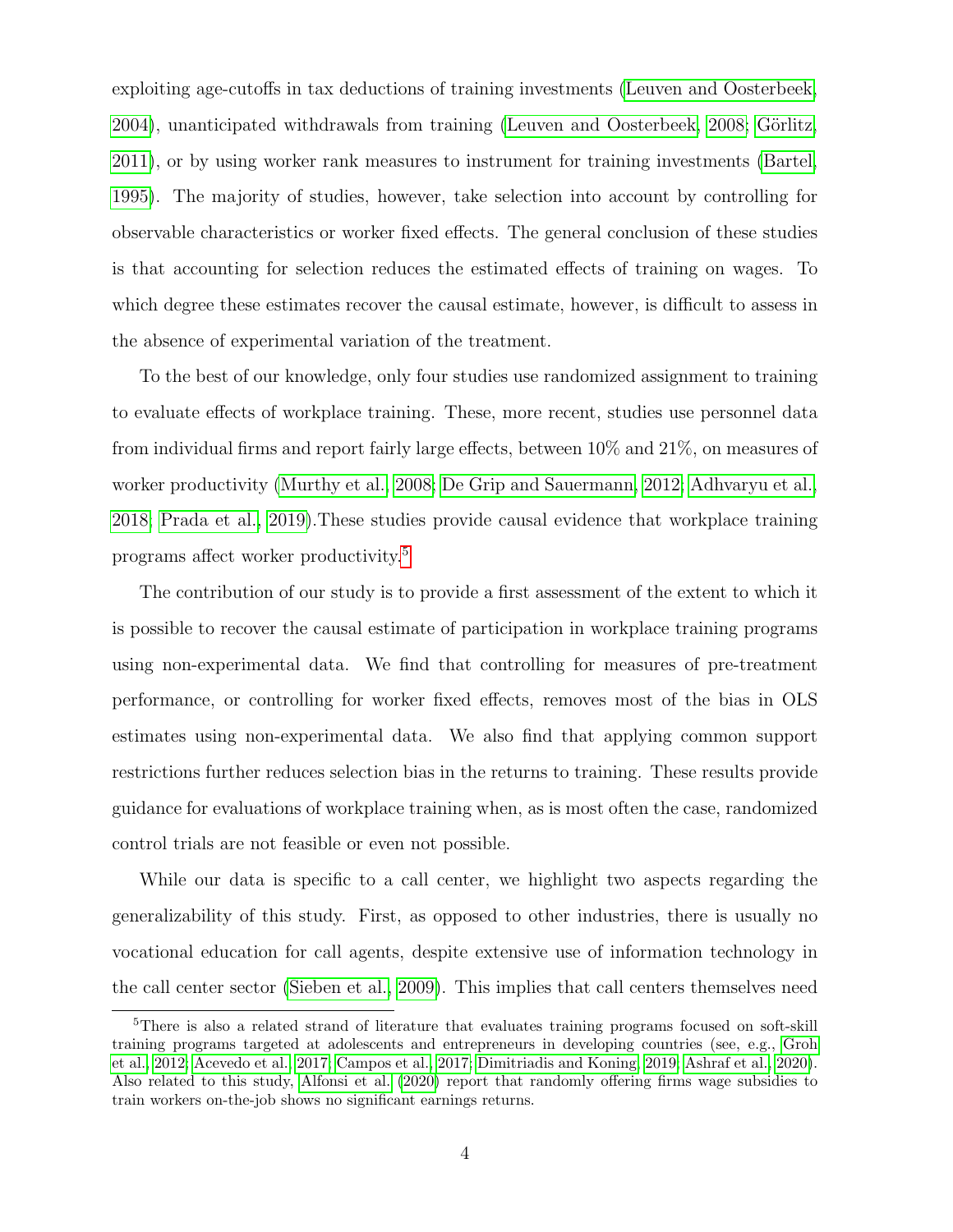to undertake the bulk of human capital investment themselves. Second, the size of the workforce in typical call center occupations in the US was estimated to be 3.8 million in 2018, or 2.7% of the total workforce [\(Batt et al., 2005;](#page-24-4) [Bureau of Labor Statistics, 2018\)](#page-25-1). Call center employees also represent a non-negligible share of workers in the service sector occupations that, as a consequence labor market polarization, gained both in overall hours worked and real hourly wages [\(Autor and Dorn, 2013\)](#page-24-5).

## 2 Setting

#### 2.1 Institutional setting

The field experiment was conducted in the call center of a multinational telecommunications company located in the Netherlands.[6](#page--1-0) The call center consists of several departments, the largest of which is for customers with fixed cellphone contracts. Customers phone the call center, e.g., with technical problems, billing problems, or complaints, and are routed to available agents to take their calls. The agents' sole task is to answer these customer calls, and to enter notes into the customer database about the call during or after the call. Agents are not involved in other tasks, such as back-office work or sales.

Our estimation sample, which lasts from week 45/2008 to week 24/2009, includes a total of 157 agents organized in 13 teams.[7](#page--1-0) Each team is led by a team leader responsible for one team and its agents only. The primary purpose of team leaders is to monitor and evaluate agents efficiently. There are no team-related incentives or specialized tasks.

Despite recording several key performance indicators of agent performance, agents are formally evaluated only once a year. Appraisal interviews between team leaders and their subordinates result in a grade that determines both an annual bonus and a wage increase.[8](#page--1-0) There is no piece rate pay or other performance incentives for agents in this

<sup>6</sup>For a more in-depth description of the firm and the field experiment, the reader is referred to [De Grip](#page-26-2) [and Sauermann](#page-26-2) [\(2012\)](#page-26-2).

<sup>&</sup>lt;sup>7</sup>In week 50/2008, management decided which agents to include in the field experiment. Our analysis is restricted to agents employed in the department at the time of the announcement of the training program. Also including agents who started after the announcement yields very similar results.

<sup>8</sup>The annual wage increase typically ranges between 0 and 8%.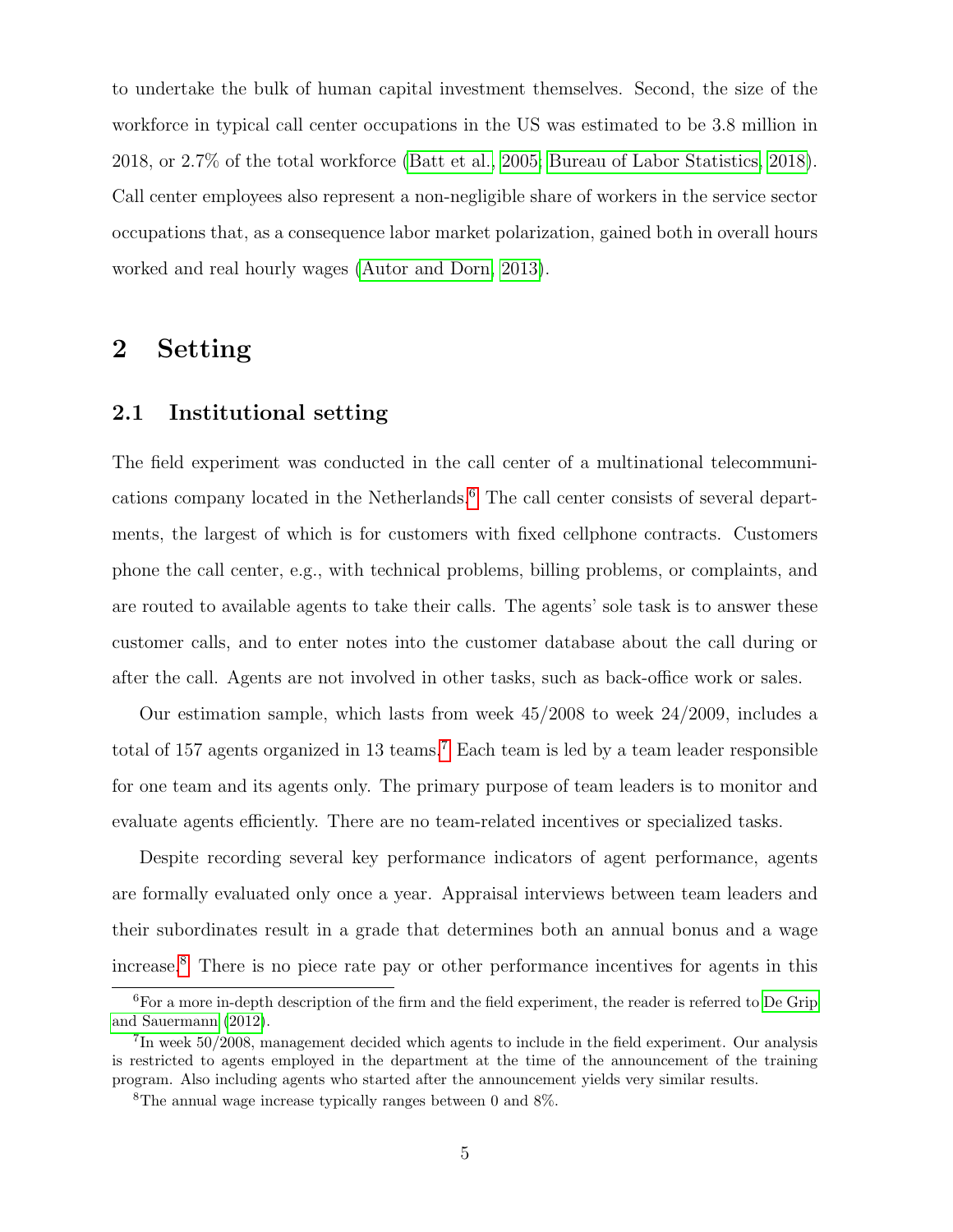call center. Before entering the call center, agents participate in an intensive four-week training course. Throughout their career in the call center, agents receive additional, shorter training courses, e.g., to acquire or improve technical skills or communication skills.

### 2.2 Field experiment and sample definition

Firm management introduced a new training program that aimed to improve the department's main key performance indicator, which is average handling time of customer calls. The program was designed as a week-long group training program running from Monday to Friday and was held in the in-house training center, physically separated from the work spaces. Participating agents were paid in full for the training week irrespective of their contractual hours. The training consisted of two parts: roughly half the sessions consisted of discussing which skills agents were lacking to efficiently do their job, and, for example, how agents could help each other on the work floor. In the remaining sessions, agents worked on selected customer calls with direct support from the team coach. Due to capacity constraints, a maximum of 10 agents could be trained at once. All training sessions were held and led by a team coach.

Timing of experiment Of all agents selected to participate in the field experiment, the randomly selected treatment group was trained in weeks 10/2009 to 14/2009. Agents from the randomly selected control group were trained after week 24/2009. While the weeks prior to the first training of the treatment group (in week 10/2009) serve as a pretreatment period, the weeks between the last training of the treatment group and the first training of the control group serve as a post-treatment period, during which only agents of the treatment group had been treated (weeks 15/2009-24/2009).

In January 2009, the training program was announced in a general message from management. The actual weeks in which agents were trained was communicated about four weeks prior to the training week, when agents were typically informed about their schedule.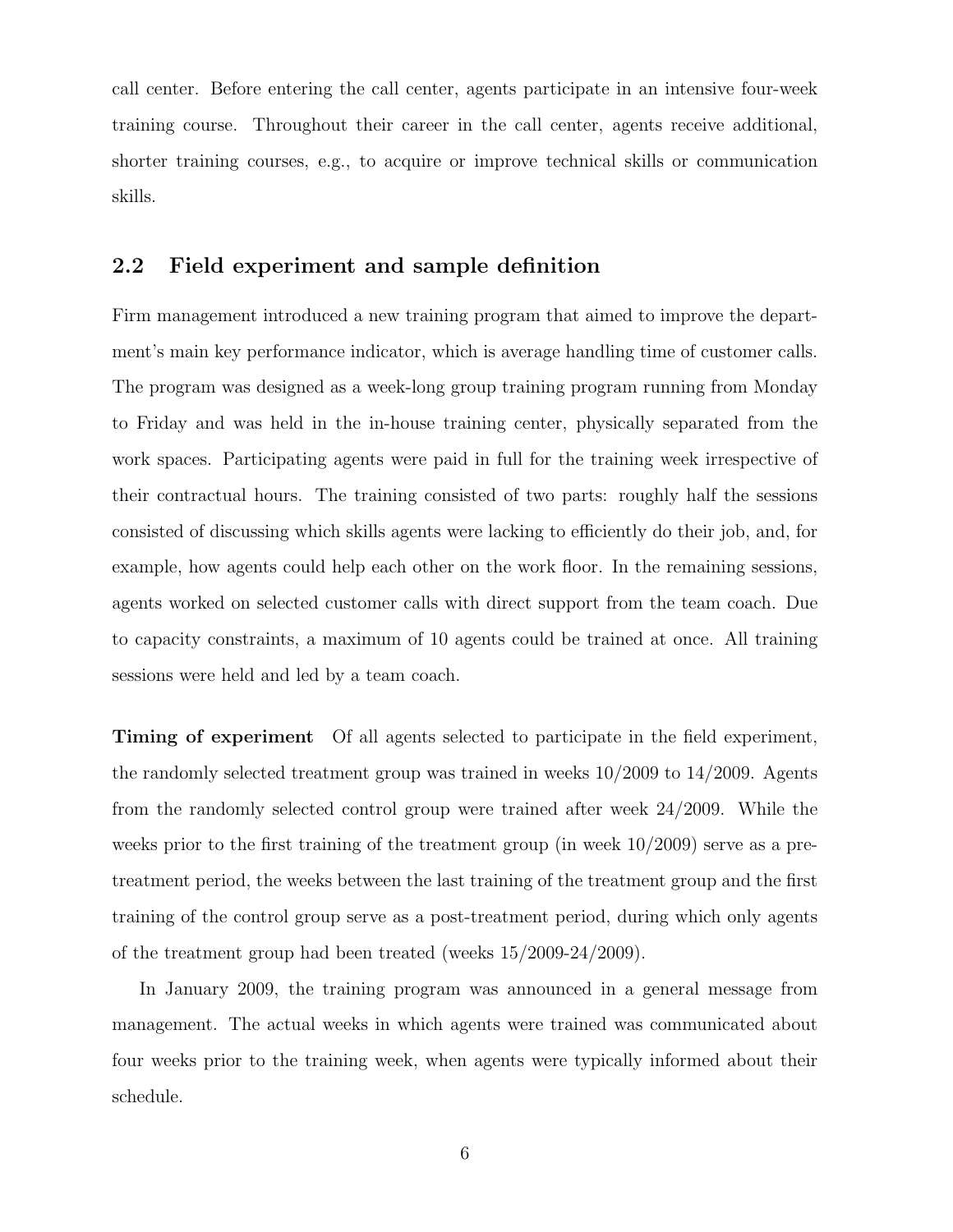<span id="page-9-0"></span>Assignment to treatment and control groups, and the non-experimental control group. Out of the 157 agents working in the call center during the sample period, management selected a total of 74 agents to be part of the field experiment.<sup>[9](#page--1-0)</sup> The main criterion for including agents in the field experiment was tenure: management selected agents with longer tenure to avoid losing training investment due to high turnover rates, which are common to call centers. While management did not apply a strict tenure threshold to be assigned to the field experiment, the data show that 71% of those not selected for the field experiment have a tenure of one year or less, whereas the corresponding figure for agents selected for the field experiment is only 19%.

Agents assigned to participate in the field experiment were randomly assigned to be treated during the treatment period  $(N = 34)$ , or to be treated after the end of the experiment  $(N = 40)$ . Due to the restriction that agents should be trained with other agents from the same team, half the teams were randomly assigned to the treatment group, whereas the other half were assigned to the control group. Each team was then randomly split into different training groups, due to size constraints of the training center. Descriptive statistics for treatment and control groups, as well as t-statistics for differences, are shown in Table [1.](#page-10-0) Column (5) replicates the finding of [De Grip and Sauermann](#page-26-2) [\(2012\)](#page-26-2) showing that agents in the experimental treatment and control groups do not differ significantly in terms of the observable characteristics. The F-test on joint significance is 0.74 with a *p*-value of  $0.64^{10}$  $0.64^{10}$  $0.64^{10}$ 

<sup>&</sup>lt;sup>9</sup>The field experiment also included 10 agents re-assigned from the treatment to the control group, and vice versa, for example, in case of illness or scheduled vacations (see [De Grip and Sauermann, 2012\)](#page-26-2). These agents are similar on observables, and are excluded from the main results in this study. Including these 10 in analyses presented below only has a marginal impact on the estimates. Results are available upon request from the authors.

<sup>&</sup>lt;sup>10</sup>Table [A.2](#page-33-0) in the Online Appendix provides detailed information on how groups are defined. Note that the total number of agents in this study  $(N = 157)$  differs from the number reported in [De Grip](#page-26-2) [and Sauermann](#page-26-2) [\(2012,](#page-26-2)  $N = 179$ ). A re-evaluation of the data used in [De Grip and Sauermann](#page-26-2) [\(2012\)](#page-26-2) shows that Column (1) and (3) of their Table 1 also includes individuals who did not work during the observation period, and thus cannot be used to identify the treatment effect of training participation. These observations therefore do not affect their estimates. In the present paper, these individuals are excluded from the sample.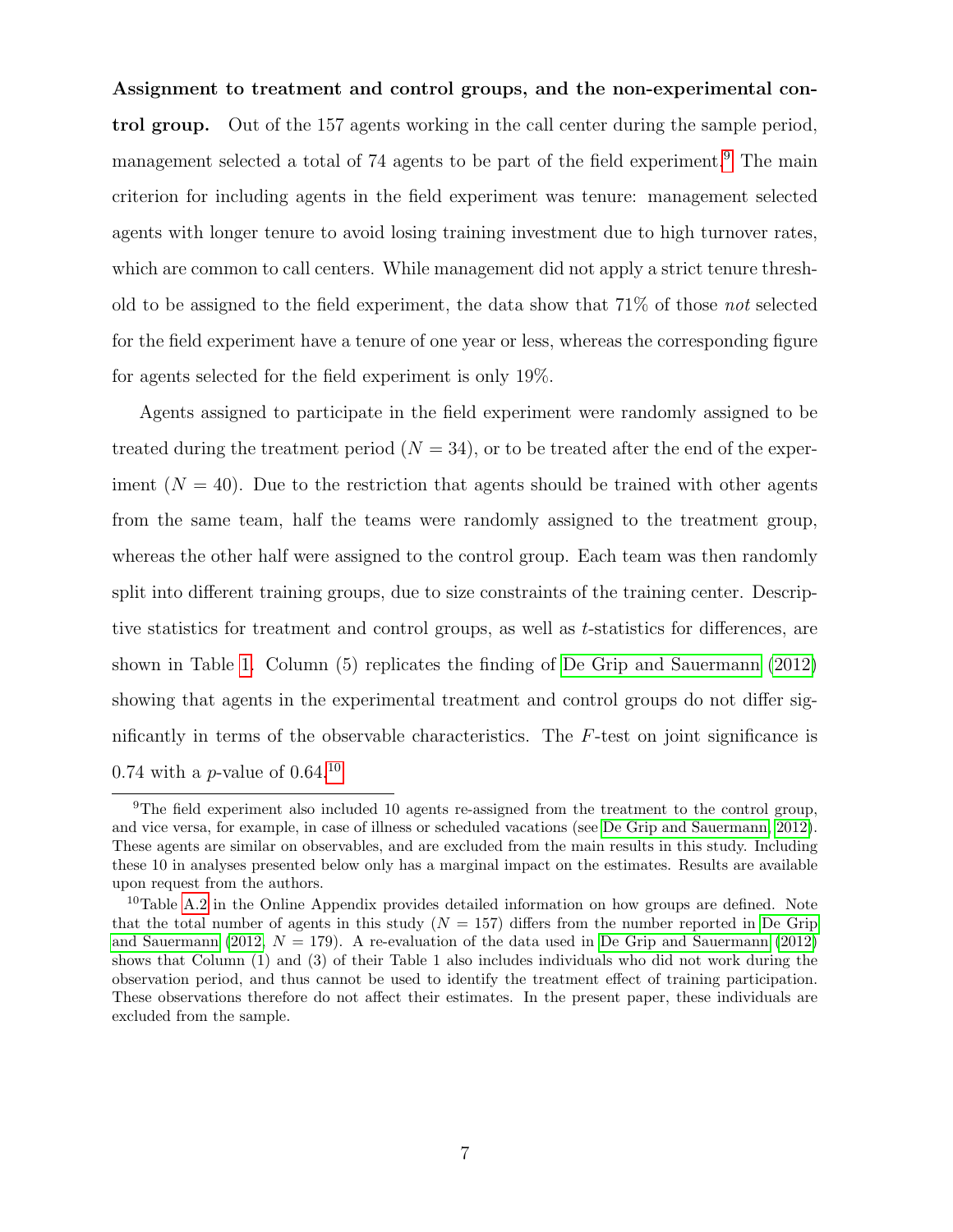We additionally make use of the 73 agents who were *not* included in the field experiment and who constitute the *non-experimental control group*.<sup>[11](#page--1-0)</sup> Because these agents were *endogenously* selected by management not to participate in the field experiment, they do not have a randomized treatment status. Column (6) of Table [1](#page-10-0) shows that these agents had, relative to agents assigned to the experimental treatment group, on average 2.9 fewer years of tenure and an average performance that was 0.8 of a standard deviation lower. The relatively low performance of agents not selected into the field experiment likely reflects both their lower tenure, and factors unobservable to the researcher. Agents in the non-experimental sample are also more likely to leave the department. If sample attrition is correlated with either unobserved ability or treatment status, it could bias our estimation results. We further explore this in Section 4.1.

|                           | $\left( 1\right)$ | $\left( 2\right)$ | (3)           | (4)              | (5)        | (6)         |
|---------------------------|-------------------|-------------------|---------------|------------------|------------|-------------|
|                           |                   | Experimental      | Experimental  | Non-experimental | Difference | Difference  |
|                           | All agents        | treat. group      | control group | control group    | $(2)-(3)$  | $(2)-(4)$   |
| Gender $(1=male)$         | 0.293             | 0.382             | 0.275         | 0.301            | 0.107      | 0.081       |
|                           | (0.457)           | (0.493)           | (0.452)       | (0.462)          | (0.111)    | (0.100)     |
| Age (in years)            | 33.009            | 34.070            | 36.146        | 29.866           | $-2.076$   | $4.204*$    |
|                           | (11.304)          | (10.095)          | (11.640)      | (10.847)         | (2.527)    | (2.186)     |
| Tenure (in months)        | 36.975            | 53.353            | 49.450        | 16.110           | 3.903      | 37.243***   |
|                           | (47.377)          | (49.578)          | (51.857)      | (30.053)         | (11.812)   | (9.201)     |
| Working hours             | 20.154            | 19.053            | 20.182        | 20.864           | $-1.129$   | $-1.812$    |
|                           | (6.410)           | (6.348)           | (5.682)       | (7.041)          | (1.411)    | (1.365)     |
| Share peak hours          | 0.547             | 0.554             | 0.523         | 0.565            | 0.031      | $-0.011$    |
|                           | (0.098)           | (0.106)           | (0.129)       | (0.063)          | (0.027)    | (0.020)     |
| Pre-treatment performance | 0.336             | 0.364             | 0.374         | 0.285            | $-0.010$   | $0.079***$  |
|                           | (0.094)           | (0.072)           | (0.071)       | (0.087)          | (0.017)    | (0.016)     |
| Turnover                  | 0.338             | 0.206             | 0.250         | 0.493            | $-0.044$   | $-0.287***$ |
|                           | (0.474)           | (0.410)           | (0.439)       | (0.503)          | (0.099)    | (0.092)     |
| Number of agents          | 157               | 34                | 40            | 73               | 74         | 107         |

<span id="page-10-0"></span>Table 1: Descriptive statistics by group and t-tests of differences between samples

Notes: Columns (1) to (4) show means and standard deviations in parentheses; Columns (5) and (6) show differences between the experimental treatment group and the experimental control group (Column 5), and the experimental treatment group and the non-experimental control group (Column 6), respectively. Parentheses and asterisks in Columns (5) and (6) are from a two-sided t-test on the respective differences (\*\*\*  $p<0.01$ , \*\*  $p<0.05$ , \*  $p<0.1$ ). Performance is defined as the inverse of average handling time, share of peak hours is defined as number of hours worked during high customer demand hours of the day, pre-treatment performance is defined as average performance before management's assignment to the field experiment, and turnover is defined as whether an agent left the department before the end of the observation period. A more detailed description of all variables is given in Table [A.3](#page-33-1) in the Online Appendix.

<sup>11</sup>Out of the 73 agents in the non-experimental control group, a total of 7 agents were later selected to be trained along with agents in the treatment group. This group, denoted G1, was placed by management in the training program to fill vacant slots during the training period in weeks  $10/2009$  to  $14/2009$ . The remaining agents in the non-experimental control group ( $N = 66$ ), denoted G2, did not participate in the training program. Descriptive statistics for the two groups,  $G1$  and  $G2$ , and corresponding t-tests are shown in Table [A.4](#page-34-0) in the Online Appendix. Agents in the non-experimental control group have not previously been analyzed.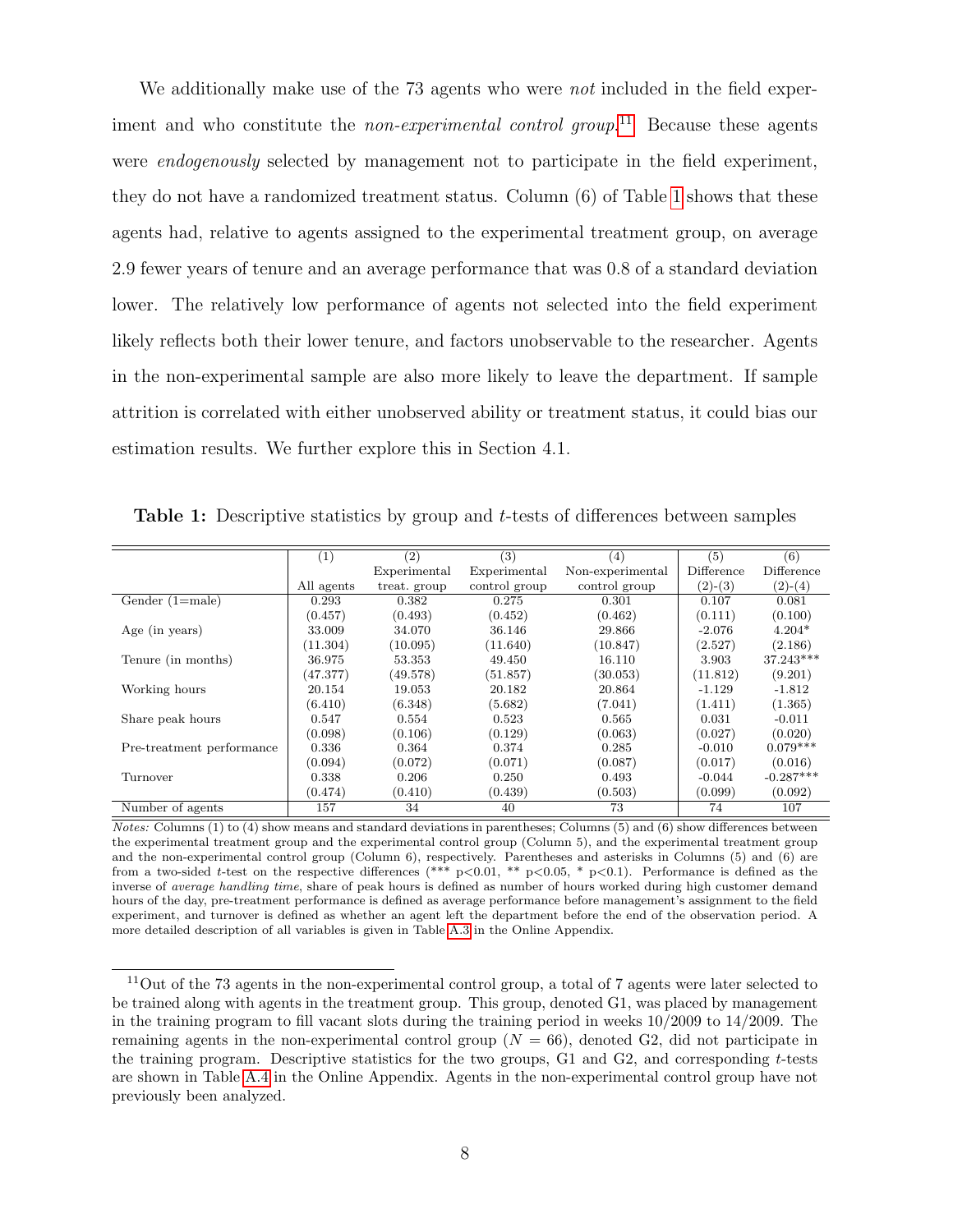#### 2.3 Measuring performance

To measure performance of individual call agents, it is important to have a measure that is comparable between agents over time. For purposes of this study, we use the main key performance indicator used by call center management, average handling time, variants of which have been used in several studies (e.g., [Liu and Batt, 2007;](#page-28-1) [Murthy et al., 2008;](#page-28-0) [De Grip and Sauermann, 2012;](#page-26-2) [Breuer et al., 2013\)](#page-25-2). In this call center, customer calls are randomly assigned to individual agents. Agents are not able to pick out particular calls, e.g., to get calls with shorter expected length. For this reason, all agents have a priori the same probability of receiving calls from customers with very short or very long length.

Average handling time is defined as the average length of all calls an agent handled in a week. Short calls are interpreted as good calls, not least because they are less expensive for the firm. For this reason, we use the inverse of average handling time, multiplied by 100 so that high levels of our measure can be interpreted as high performance. Our measure of performance is available for any week an agent is working.<sup>[12](#page--1-0)</sup>

Average handling time is driven both by individual-specific characteristics as well as by period-specific effects. The latter can occur, for example, if the department has problems with the IT-infrastructure of the firm, systematic errors in invoices, or deviations in the number of predicted incoming customer calls. In our observation period, individual (worker) fixed effects alone explain 58% of total variation in handling time, whereas additionally controlling for week fixed effects adds only 7 percentage points in the variation explained.

## <span id="page-11-0"></span>3 Estimation framework

The main challenge when estimating treatment effects is that counterfactual outcomes are not observed. The post-treatment outcome of a treated individual, denoted  $Y_{1i}$ , cannot

<sup>12</sup>Quality of agent calls is assessed in two ways. First, team leaders regularly listen in to calls. Second, key performance indicators, such as the share of customers calling back after talking to a call agent, are used to assess quality continuously. Previous studies using data from this firm show limited trade-off between average handling time and quality of calls [\(De Grip and Sauermann, 2012;](#page-26-2) [De Grip et al., 2016\)](#page-26-7).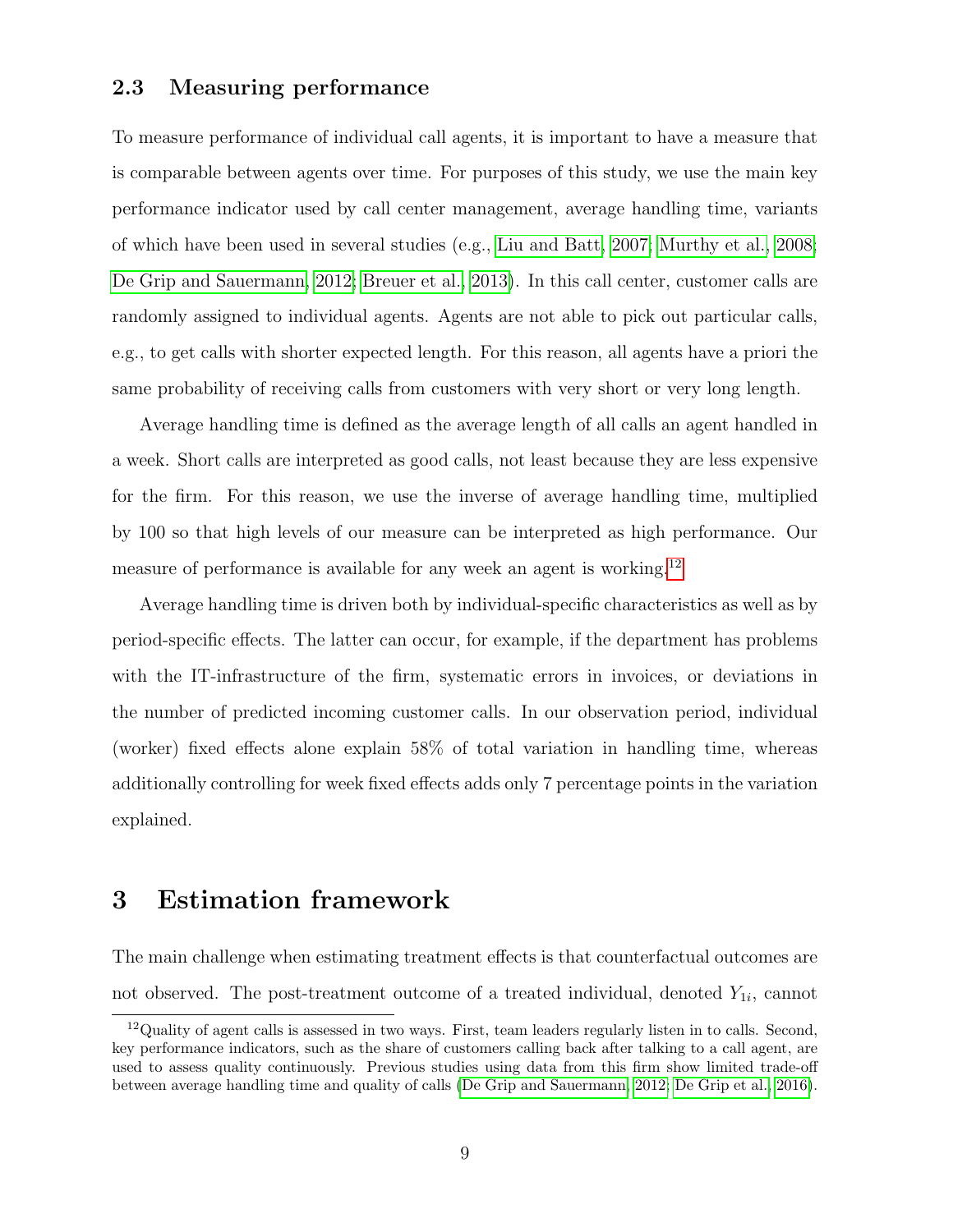be compared to the unobserved outcome of the same individual who was not treated  $Y_{0i}$ . In a setting with randomized assignment to a treatment  $D_i$ , i.e. where  $(Y_{1i}, Y_{0i}) \perp D_i$ , the average outcome of the untreated  $E[Y_{0i}]$  is an unbiased estimate of the counterfactual outcome. The average treatment effect (ATE) is then  $\tau_{ATE} = E[Y_{1i}] - E[Y_{0i}]$ . When estimating treatment effects using non-experimental data, however, one must consider systematic differences in individual characteristics  $X_i$  between treated and untreated individuals. Assuming homogenous treatment effects, the estimated difference between treated and untreated agents can then be written as:

<span id="page-12-1"></span>
$$
E[Y_{1i}|D_i = 1, X_i] - E[Y_{0i}|D_i = 0, X_i] =
$$
  

$$
\tau_{\text{ATE}} + E[Y_{0i}|D = 1, X_i] - E[Y_{0i}|D = 0, X_i]
$$
 (1)

where the latter terms represent the selection bias  $(E[Y_{0i}|D=1, X_i] - E[Y_{0i}|D=0, X_i]).$ 

In our regression framework, we follow the workplace training literature in that we present estimates of the returns to training by regressing the logarithm of worker productivity on a dummy, being 1 if an individual is treated, and 0 otherwise. The estimation equation can be written as

<span id="page-12-0"></span>
$$
log(y_{it}) = \alpha + \tau d_{it} + \beta_1 X_{it} + \beta_2 t_t + u_{it}
$$
\n
$$
\tag{2}
$$

where  $y_{it}$  denotes our measure of productivity of worker i in week t, which is based on average handling time and for which high levels of  $y_{it}$  are interpreted as high performance. The treatment dummy  $d_{it}$  is defined as being 1 in each week after an agent has participated in the training, and 0 otherwise. Equation [\(2\)](#page-12-0) also contains time varying controls  $X_{it}$  and a common time trend t. The idiosyncratic error term  $u_{it}$  is clustered at the team level to account for team level randomization [\(Abadie et al., 2017\)](#page-23-7).<sup>[13](#page--1-0)</sup>

Equation [\(2\)](#page-12-0) is estimated for two samples, the experimental sample which comprises all agents that were included in the field experiment and which are randomly assigned to

<sup>&</sup>lt;sup>13</sup>When clustering at the individual agent level, the implications of all our estimates remain the same as shown in the results section.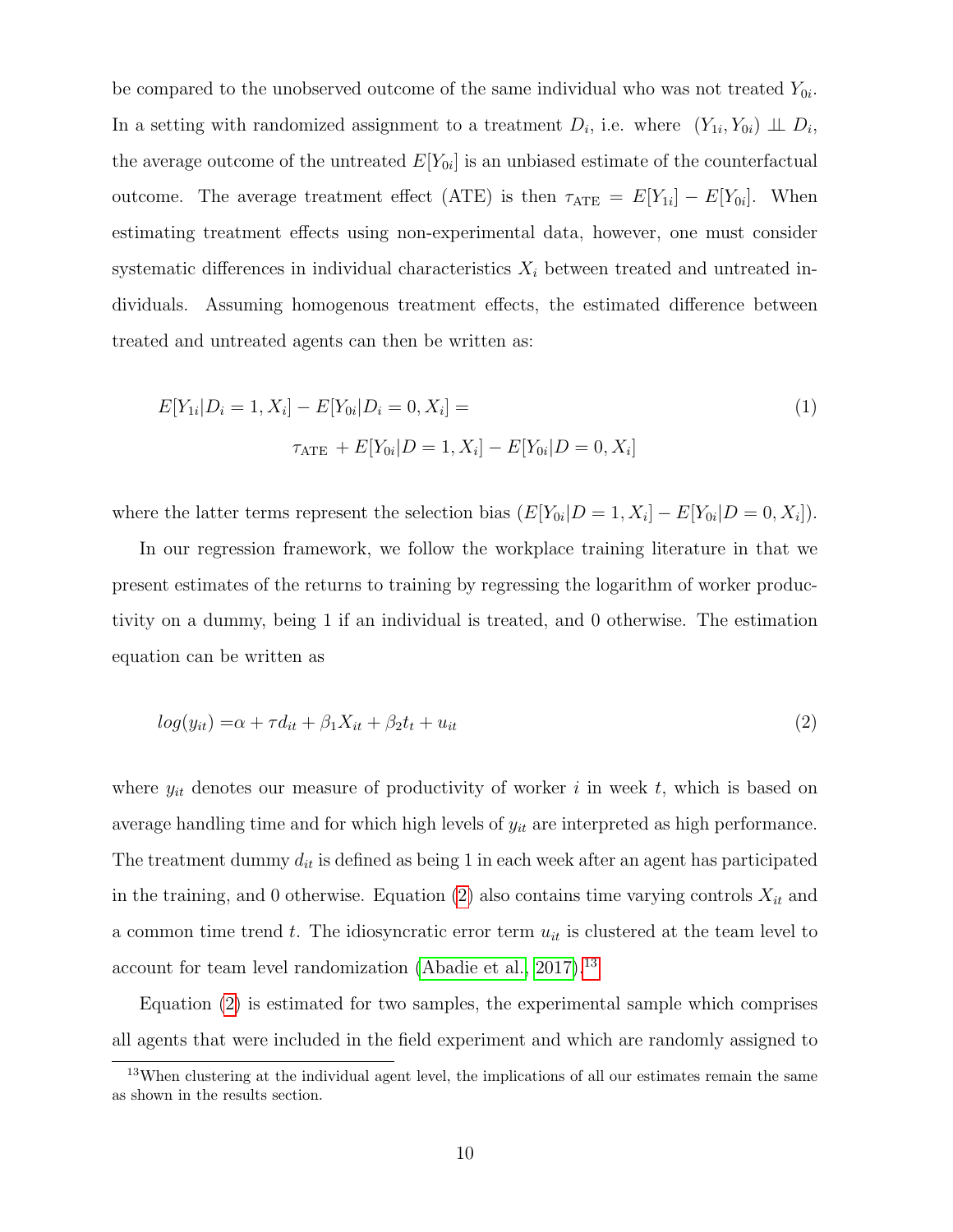treatment and control groups. Given the random variation and irrespective the specification, this sample should result in an unbiased estimate of the ATE of the returns to training. We refer to this estimate as the causal return to training. We contrast this ATE with an estimate of the returns to training that is likely affected by selection into training, and where we expect selection bias  $E[Y_{0i}|D=1] - E[Y_{0i}|D=0]$  to be positive.<sup>[14](#page--1-0)</sup>

To get a first assessment of bias, we estimate Equation [\(2\)](#page-12-0) with no controls, comparing the results obtained with the experimental sample and the non-experimental sample. We then apply specifications based on explanatory variables used in [De Grip and Sauermann](#page-26-2) [\(2012\)](#page-26-2), which includes an agent's working hours, share of peak hours, total number of incoming calls in week t, and time trend  $t_t$ <sup>[15](#page--1-0)</sup> To mimic management's decisions on selection into the training program, we then include two variables that were explicitly mentioned by management as reasons for selecting agents: agent tenure and pre-treatment performance.[16](#page--1-0)

We also explore to what degree worker fixed effects contribute to reducing bias. The idea is that the error term  $u_{it}$  consists of an unobserved individual-specific component  $\mu_i$ and an idiosyncratic component  $\epsilon_i$ , i.e.  $u_{it} = \mu_i + \epsilon_{it}$ , and that the unobserved individualspecific component  $\mu_i$  is correlated with the decision to participate in the training program  $Cov(\mu_i, d_{it}) \neq 0$ . Augmenting Equation [\(2\)](#page-12-0) with an individual-specific term  $\mu_i$  and demeaning then eliminates any time-constant, individual-specific characteristics:

<span id="page-13-0"></span>
$$
log(y_{it}) - \overline{log(y_i)} = \tau(d_{it} - \overline{d}_i) + \gamma(\mu_i - \overline{\mu}_i) + (\epsilon_{it} - \overline{\epsilon}_i)
$$
  
=  $\tau(d_{it} - \overline{d}_i) + \epsilon'_i$  (3)

<sup>14</sup>Strictly speaking, compared with Equation [\(1\)](#page-12-1), we make the additional assumption for our experimental estimate  $\hat{\tau}_E$  that the individual was chosen by management to be included in the experimental sample. All agents in the experimental sample were treated but the timing was randomized. Agents that were not included in the field experiment comprise our non-experimental control group. Thus, similarly, the non-experimental estimate should be interpreted with the added assumption that the non-treated were actively chosen by the management *not* to participate in the field experiment.

 $^{15}\mathrm{See}$  Table [A.3](#page-33-1) in the Online Appendix for detailed variable definitions.

<sup>&</sup>lt;sup>16</sup>[Blau and Robins](#page-24-6) [\(1987\)](#page-24-6) found pre-training wages to strongly reduce conventional OLS estimates (see Table [A.1](#page-31-0) in the Online Appendix).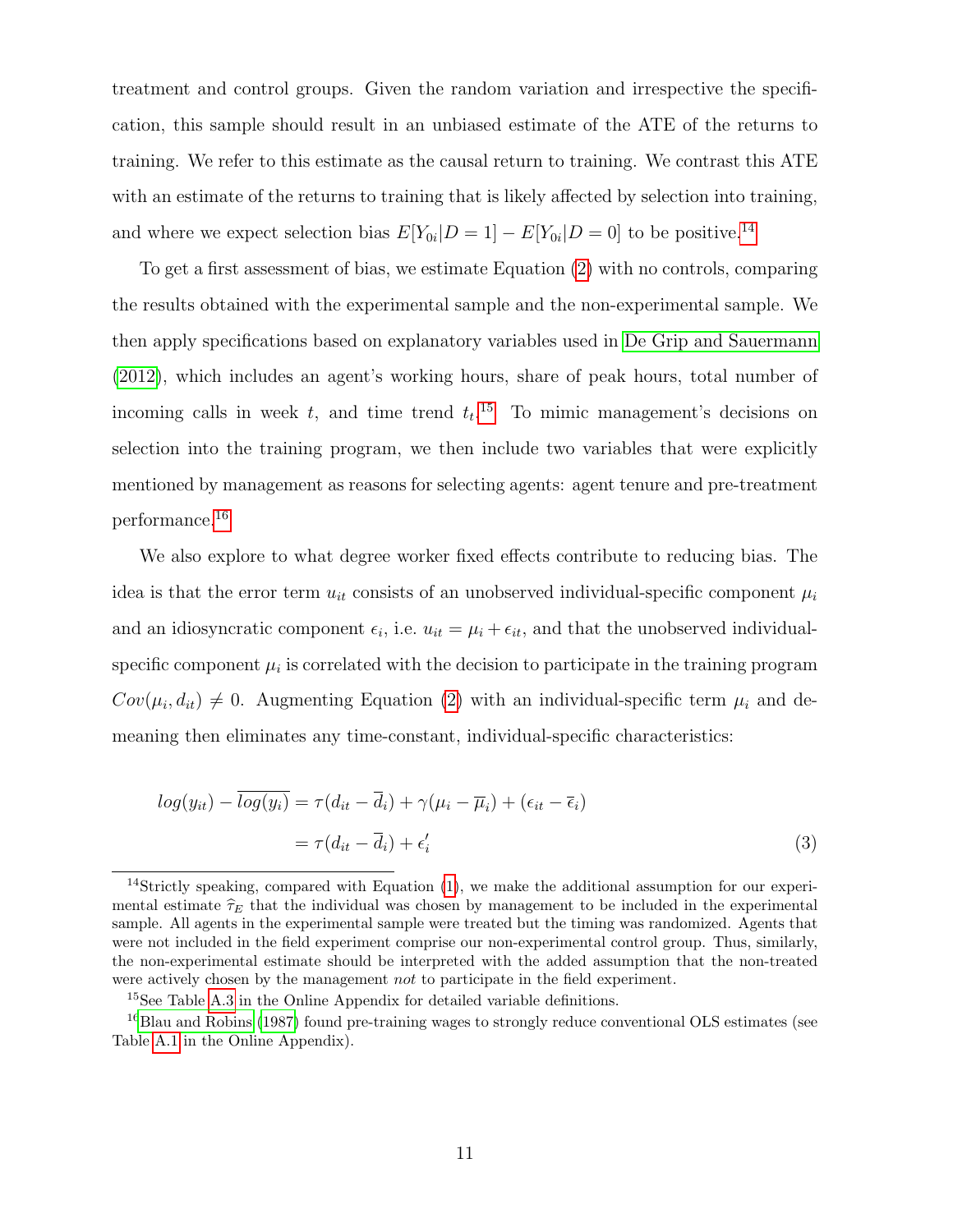Even if our models capture important differences between treated and untreated, [Heck](#page-27-1)[man et al.](#page-27-1) [\(1998\)](#page-27-1) characterize three sources of bias that may remain. First, selection bias may originate from differences in common support, i.e., potential differences in background variables such that there are only (non-)treated individuals for certain values of  $X_{it}$ . For instance, if everyone with a certain tenure is (un)treated, the lack of common support between treated and untreated individuals prevents a comparison of comparable individuals. To test whether differences in the common support of observable characteristics influence the estimated treatment effect of experimental and non-experimental samples, we replicate our main analysis with a sample restricted to all agents within common support, i.e., to the propensity score distribution between the 5th and 95th percentiles, and the 20th to 80th percentiles, respectively. A second source of bias stems from differences in the distributions of the observable characteristics within the area of common support. For example, treated agents may be over-represented among those with long tenure, but under-represented for short periods of tenure. This is addressed by nearest neighbor matching techniques, but due to our small sample size, we only apply a common support restriction which does not explicitly address this bias. Third, there may be systematic differences in unobservable characteristics between treated and untreated individuals. This is perhaps the most often discussed problem and arises if variables unobserved to the researcher, e.g., motivation or ability, influence the estimates. To the extent that unobservable characteristics are individual-specific and time-constant, the specification including worker fixed effects accounts for this source of bias.<sup>[17](#page--1-0)</sup>

<sup>&</sup>lt;sup>17</sup>Another source of bias in the estimated returns to training are spillover effects from treated workers to untreated co-workers. For the field experiment analyzed in this study, [De Grip and Sauermann](#page-26-2) [\(2012\)](#page-26-2) show that untrained workers in the experimental sample increased their own performance when working with trained peers. Because agents in the non-experimental control group work on the same work floor, it is likely that they are also affected by peer effects.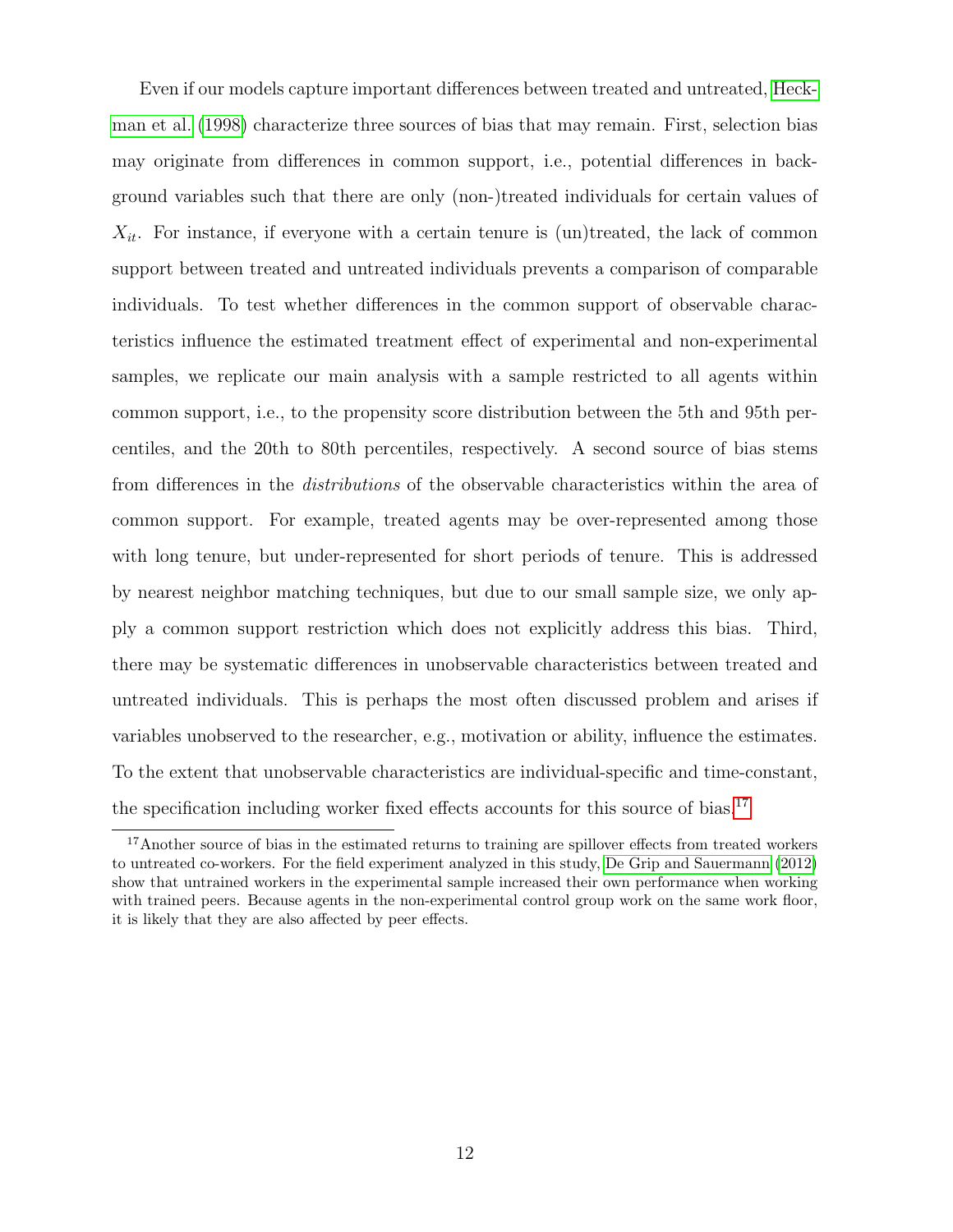## 4 Results

### 4.1 Baseline results

Table [2](#page-16-0) shows our main results. Each estimate in the table is a treatment effect stemming from a separate regression in which the experimental treatment group is either compared to agents in the experimental control group (Panel A) or to agents in the non-experimental control group (Panel B). Panel C shows measures of selection bias in the returns to training. It reports both the absolute difference between the estimates shown in Panel B and Panel A, and the relative difference between the two estimates. Each column shows results from a different specification.

Column (1) shows that, for the 74 agents who were part of the field experiment, participants in the training program display increased post-treatment performance of 10.9%. This result replicates [De Grip and Sauermann](#page-26-2) [\(2012\)](#page-26-2) and may be given a causal interpretation since treatment was randomly assigned to agents. The estimate in Panel B shows the corresponding estimate for the non-experimental sample. This regression is based on the experimental treatment group and agents who were selected by management not to participate in the field experiment (see Section [2.2\)](#page-9-0). Using this non-experimental control group, the estimated treatment effect is 21.8%. The biased non-experimental estimate in this Column is 99% larger than the unbiased, causal estimate. This supports the view that selection bias in returns to workplace training can be substantial.<sup>[18](#page--1-0),[19](#page--1-0)</sup>

The key question here is whether it is possible to explain this strong difference in treatment effect estimates between experimental and non-experimental samples shown in Column (1) of Table [2.](#page-16-0) To explore this, Columns (2) to (6) of Table [2](#page-16-0) provide analogous estimation results using different sets of control variables. Column (2) adds an agent's weekly working hours, her share of hours worked during hours of the day with high

<sup>&</sup>lt;sup>18</sup>Table [A.5](#page-34-1) in the Online Appendix shows the equivalent regressions for subgroups G1 and G2 of the non-experimental control group. Agents in group G1, i.e., agents who were initially not selected for the field experiment but later placed in the training, are more similar to agents in the field experiment than to those in group G2 (see Table [A.4\)](#page-34-0).

<sup>19</sup>Standard errors of tests are calculated using the suest command in Stata which accounts for overlapping samples.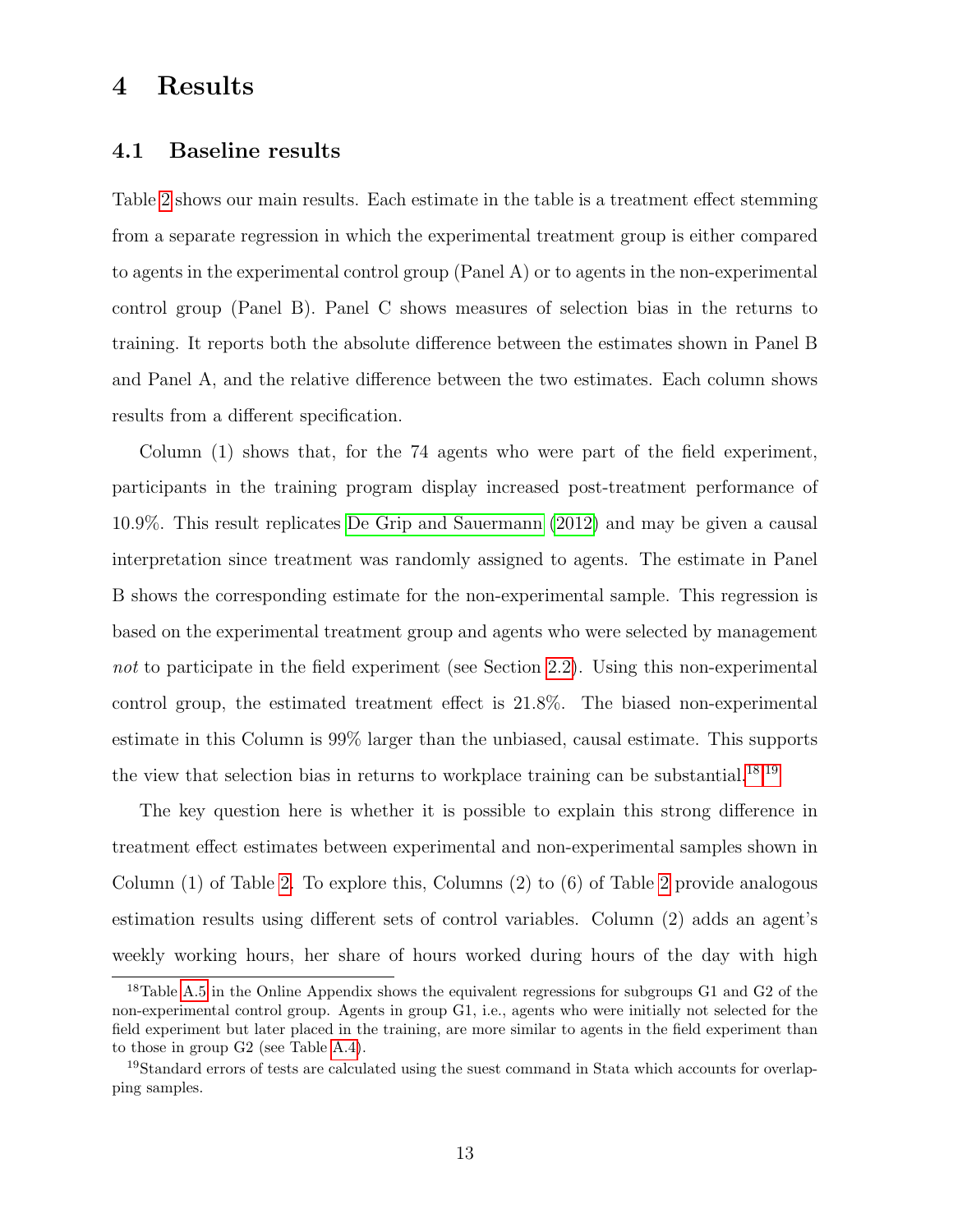<span id="page-16-0"></span>

| Dependent variable: logarithm of worker productivity           |             |                   |                   |                   |                |             |
|----------------------------------------------------------------|-------------|-------------------|-------------------|-------------------|----------------|-------------|
|                                                                | (1)         | $\left( 2\right)$ | $\left( 3\right)$ | $\left( 4\right)$ | (5)            | (6)         |
| A: Experimental sample                                         |             |                   |                   |                   |                |             |
| Treatment dummy $(\hat{\tau}_E)$                               | $0.1092***$ | $0.1127***$       | $0.1195***$       | $0.0835***$       | $0.1167***$    | $0.1252***$ |
|                                                                | (0.0179)    | (0.0182)          | (0.0201)          | (0.0217)          | (0.0105)       | (0.0100)    |
| Adjusted R-squared                                             | 0.0315      | 0.0668            | 0.0809            | 0.0730            | 0.4124         | 0.0662      |
| Number of agents                                               | 74          | 74                | 74                | 74                | 73             | 74          |
| Number of observations                                         | 1,859       | 1,859             | 1,859             | 1,859             | 1,850          | 1,859       |
| B: Non-experimental sample                                     |             |                   |                   |                   |                |             |
| Treatment dummy $(\hat{\tau}_N)$                               | $0.2175***$ | $0.2160***$       | $0.1868***$       | $0.1242***$       | $0.1321***$    | $0.1346***$ |
|                                                                | (0.0369)    | (0.0387)          | (0.0233)          | (0.0200)          | (0.0245)       | (0.0116)    |
| Adjusted R-squared                                             | 0.0929      | 0.1089            | 0.1365            | 0.1501            | 0.4692         | 0.0628      |
| Number of agents                                               | 107         | 107               | 107               | 107               | 104            | 107         |
| Number of observations                                         | 2,383       | 2,383             | 2,383             | 2,383             | 2,336          | 2,383       |
| C: Selection bias                                              |             |                   |                   |                   |                |             |
| $\widehat{\tau}_N-\widehat{\tau}_E$                            | 0.1083      | 0.1033            | 0.0673            | 0.0407            | 0.0154         | 0.0094      |
| S.E. $(\widehat{\tau}_N - \widehat{\tau}_E)$                   | (0.0407)    | (0.0405)          | (0.0245)          | (0.0291)          | (0.0231)       | (0.0092)    |
| Bias in % $((\hat{\tau}_N - \hat{\tau}_E)/\hat{\tau}_E * 100)$ | 99.1        | 91.6              | 56.3              | 48.8              | 13.2           | 7.5         |
| Control variables                                              | $\rm No$    | Yes               | Yes               | Yes               | N <sub>o</sub> | $\rm No$    |
| Tenure (linear $+$ squared)                                    | $\rm No$    | No                | Yes               | No                | No             | No          |
| Common trend                                                   | No          | No                | No                | Yes               | No             | No          |
| Pre-treatment performance                                      | No          | No                | No                | No                | Yes            | No          |
| Worker FE                                                      | No          | No                | No                | No                | No             | Yes         |

Table 2: Treatment effects of workplace training

customer load (share peak hours), and number of customer calls divided by number of full-time equivalent agents in a week (calls per FTE). These are the same control variables used in [De Grip and Sauermann](#page-26-2) [\(2012\)](#page-26-2). The non-experimental estimate remains almost double the size of the experimental estimate.

In Column (3), we control for agent tenure by including a linear term capturing tenure measured in months, and its squared term. Agent tenure may be important to include for two reasons. First, tenure was mentioned as the main argument for including agents in the field experiment. Second, the outcome variable used, average handling time, exhibits a strong tenure pattern, with a non-linear increase in performance over the first year of tenure [\(De Grip et al., 2016\)](#page-26-7). Selection bias is reduced by almost half from 91.6% to 56.3%, as the experimental estimate is 12.0%, whereas the corresponding non-experimental estimate is 18.7%.

Notes: \*\*\* p<0.01, \*\* p<0.05, \* p<0.1. Dependent variable:  $log(y_{it})$ . Standard errors are clustered at the team level. Control variables include working hours, share peak hours, and calls per full-time equivalents (FTE). All regressions include a constant. Pre-treatment performance is defined as average performance over weeks 45/2008 to week 49/2008, i.e., before management decided on assignment to the training program.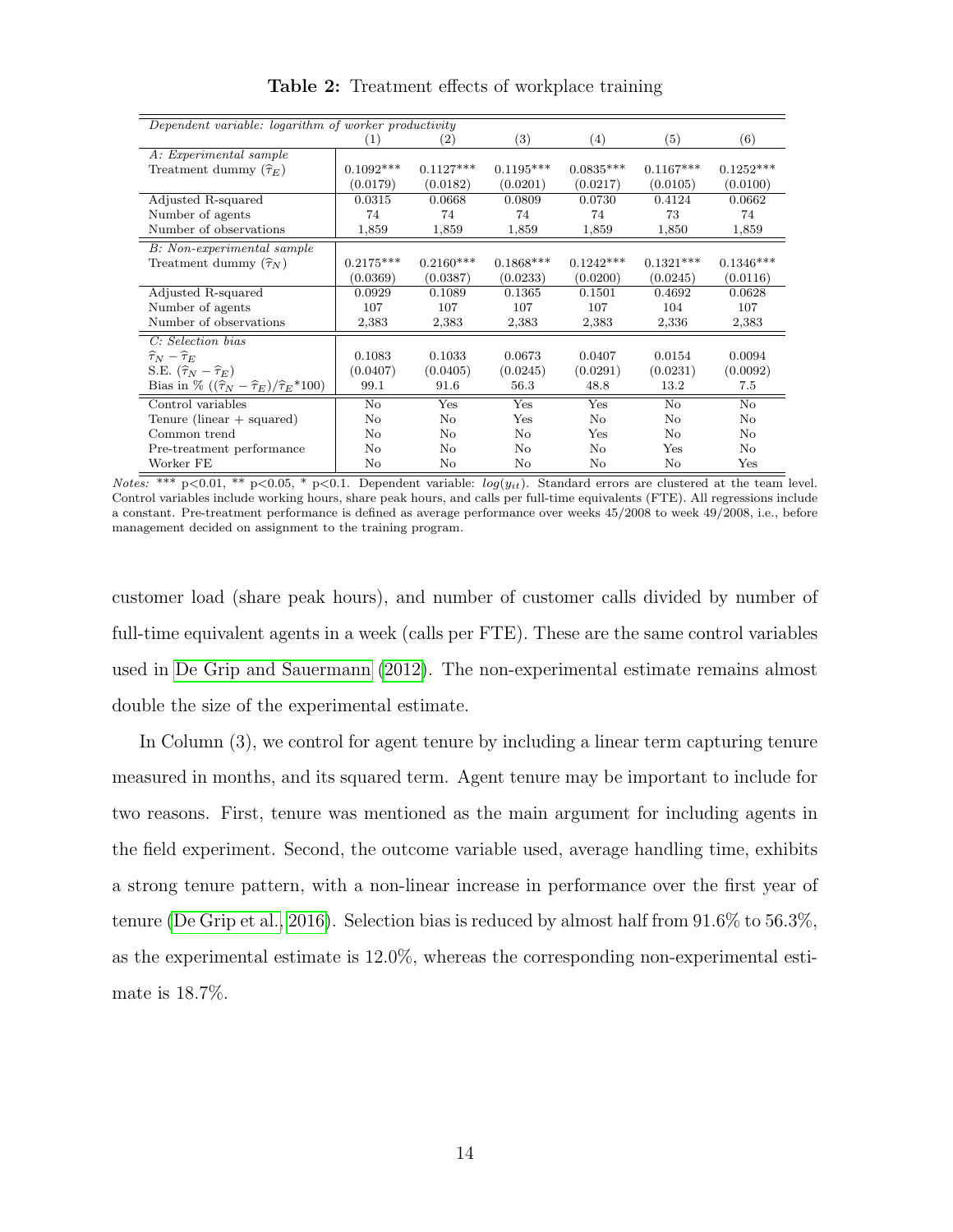In Column (4), the specification includes control variables and a linear time trend. The non-experimental estimate then remain almost 50% larger, although it is not statistically significant.<sup>[20](#page--1-0)</sup>

When including the measure of pre-treatment performance (Column 5), or individual fixed effects (Column 6, which corresponds to Equation [\(3\)](#page-13-0)) the non-experimental estimates are closer to the estimates based on the experimental sample. The bias corresponds to 13.2% and 7.5% respectively. Taken together, the results in Table [2](#page-16-0) show that conditioning on pre-treatment performance or individual fixed effects reduces selection bias to the point where it is relatively small and not significantly different from zero.

As shown in Table [1,](#page-10-0) agents in the non-experimental control group are much more likely to exit the call center. To check whether this explains the selection bias found for the non-experimental sample, Table [A.6](#page-35-0) in the Online Appendix shows analogous results for the sample of agents who do not exit the department. For the baseline specification without controls, the estimated bias is  $72\%$  (Column  $(1)$ ). For the specifications including pre-treatment performance and including worker fixed effects, the estimated bias is almost the same as without this sample restriction  $(12\% \text{ and } 7\%$ , respectively). This suggests that the main results are not driven primarily by differential attrition between the experimental and non-experimental samples.

How can we relate our findings to previous studies estimating the returns to formal workplace training? Although it is not possible to assess the degree of selection bias in existing non-experimental studies on returns to formal workplace training, it is possible to assess the change in estimated returns when including worker fixed effects to account for endogenous training participation. For the studies in Table [A.1](#page-31-0) that provide estimates both with and without worker fixed effects, introducing fixed effects reduces returns to training by  $65\%$   $(8.1\% \text{ vs. } 2.9\%)$  $(8.1\% \text{ vs. } 2.9\%)$  $(8.1\% \text{ vs. } 2.9\%)$ . In comparison, our results in Table 2 show that, for the non-experimental sample, including worker fixed effects reduces the estimate by up to 38%, from  $21.8\%$  (Column (1)) to  $13.5\%$  (Column (6)). One explanation for why

 $^{20}$ Including the common trend reduces the experimental estimate due the variation in treatment effects across time, which we explore further in the next Subsection [4.2.](#page-18-0)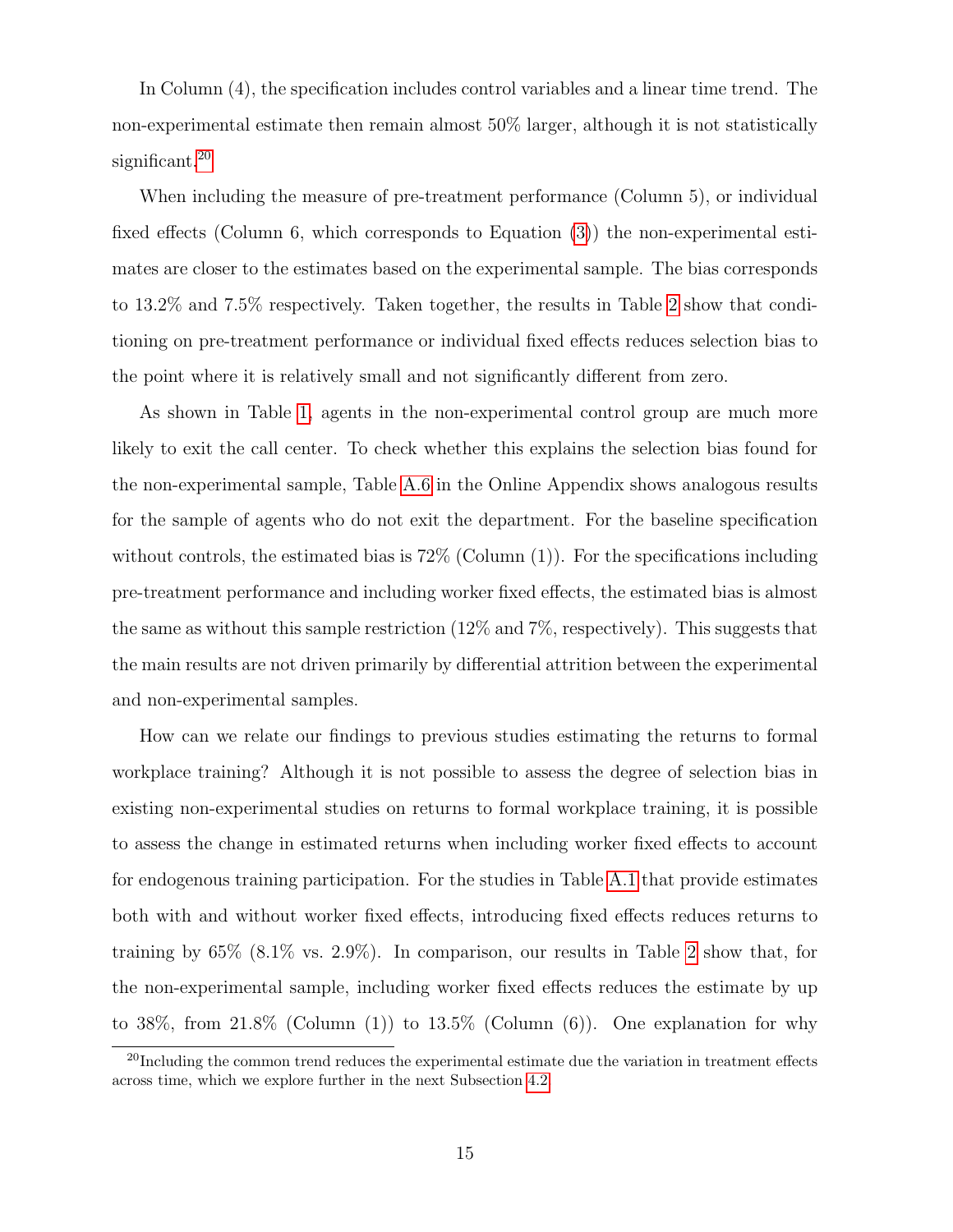introducing fixed effects has a smaller effect on the estimated returns to training is that our sample of treated and untreated individuals is more similar along several important dimensions. Agents are subject to the same labor market, employed by the same firm, and the treated individuals participate in the same training program.

#### <span id="page-18-0"></span>4.2 Treatment effects across weeks

The weekly frequency of the outcome variable  $y_{it}$  allows us to compare treated and untreated agents by week before and after training participation. Figure [1](#page-19-0) shows the treatment dummy estimates for different specifications and samples by weeks relative to the training. Solid black lines show the treatment effect for the experimental sample when not including any control variables (Panel (a)), and when including worker fixed effects (Panel (b)). For both specifications, the results show that the training program already caused performance to increase substantially in the second week following training, but it decreased a few weeks later. As one would expect in a randomized experiment, the estimates prior to training participation are close to zero and insignificant.

The solid gray lines in Figure [1](#page-19-0) show corresponding estimates for the non-experimental control group. The estimates in Panel (a), i.e., those taken from a regression with no controls, show a similar dynamic pattern, but are clearly larger than the experimental estimates both before and after treatment. Estimates for the non-experimental group including worker fixed effects (Panel (b)), however, are remarkably close to the experimental estimate. Thus, despite using data from the non-experimental control group, including worker fixed effects yields trajectories that closely follow those of the experimental estimates.

The results for both the experimental and the non-experimental sample in Figure [1](#page-19-0) also show that the treatment effect decreases over the course of the post-treatment period. While this could be driven by different mechanisms, [De Grip and Sauermann](#page-26-2) [\(2012\)](#page-26-2) show this is partially driven by externalities from treated agents to untreated agents such as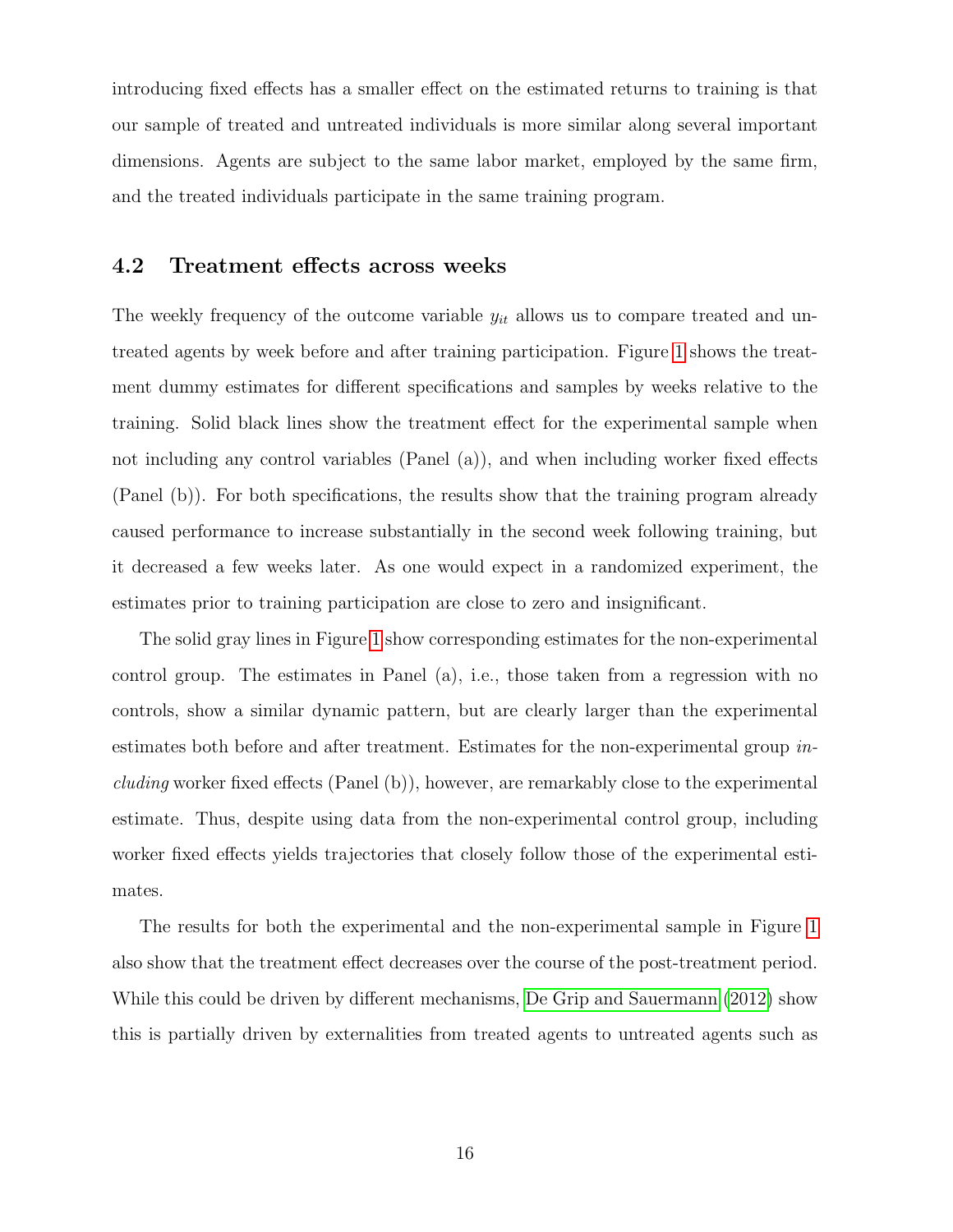knowledge spillovers. Panel (b) suggests that this is equally the case for untreated agents in the experimental control group as in the non-experimental control group.<sup>[21](#page--1-0)</sup>



<span id="page-19-0"></span>Figure 1: Dynamic treatment effects for experimental, non-experimental samples

Notes: This figure shows the treatment dummy estimates by weeks before and after the training week for the experimental sample (black line) and the non-experimental sample (gray line). The figure in Panel (a) shows estimates for the specification with no controls; the figure in Panel (b) shows the corresponding results when including worker fixed effects. The black dashed line (gray shaded area) indicates the corresponding 95% confidence intervals for the experimental (non-experimental) sample. Period  $t - 1$  serves as the reference period. There is no performance information in the training week itself.

#### 4.3 Imposing common support restrictions

The descriptive statistics in Table [1](#page-10-0) show that agents in the non-experimental control group have, on average, much shorter tenure and, as a result, substantially lower pretreatment performance. These differences in observable characteristics may yield bias due to a lack of common support (see Section [3\)](#page-11-0). Below, we combine regressions with common support restrictions to make the sample of treated and non-treated individuals more comparable [\(Heckman et al., 1998;](#page-27-1) [Imbens and Wooldridge, 2009\)](#page-27-6).

The common support restriction is applied by estimating a propensity score, defined as the probability of assignment to either the experimental group or the non-experimental group. This probability is predicted via a probit model including the pre-treatment variables gender and age, tenure and tenure squared, working hours, share of peak hours

<sup>21</sup>Alternatively, the decline could also be driven by behavioral effects, such as motivation (cf. [De Grip](#page-26-2) [and Sauermann, 2012\)](#page-26-2).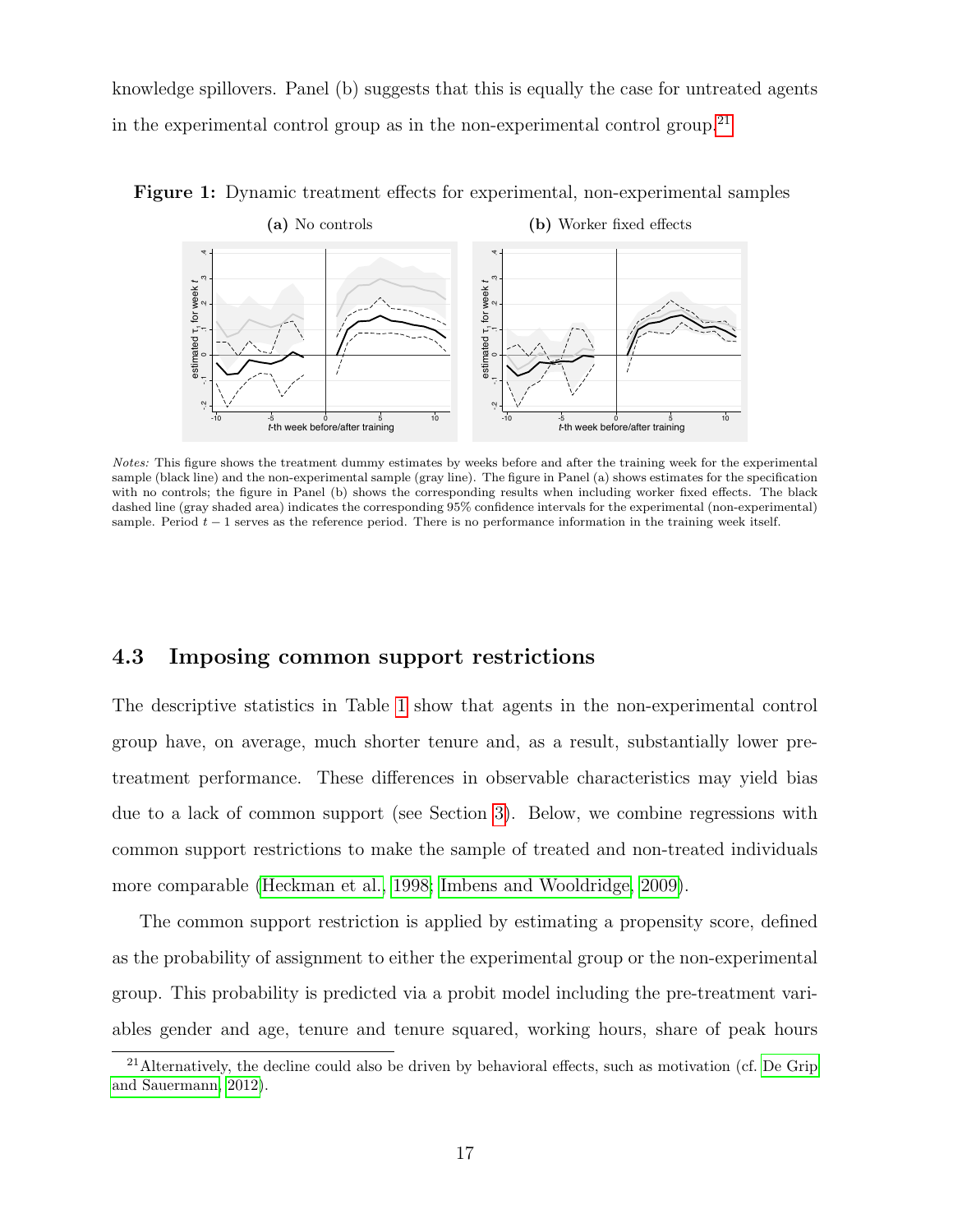as well as pre-treatment performance (see Table [A.7](#page-35-1) in the Online Appendix). The distributions of the estimated propensity scores for the experimental sample and the nonexperimental control group are shown in Figure [A.1](#page-30-0) in the Online Appendix. The figure shows that both groups are represented in the propensity score span of about 0.1 to 0.9. The non-experimental control group shows no observations in the rightmost parts of the distribution. Conversely, on the leftmost end of the distribution, there is a large proportion from the non-experimental group, but no individuals from the experimental group.

<span id="page-20-0"></span>

| Dependent variable: logarithm of worker performance            |                |             |             |             |             |             |
|----------------------------------------------------------------|----------------|-------------|-------------|-------------|-------------|-------------|
|                                                                | (1)            | (2)         | (3)         | (4)         | (5)         | (6)         |
| Common support restriction                                     | $5th-95th$     | $5th-95th$  | $5th-95th$  | $20th-80th$ | $20th-80th$ | $20th-80th$ |
| A: Experimental sample                                         |                |             |             |             |             |             |
| Treatment dummy $(\hat{\tau}_E)$                               | $0.1079***$    | $0.1158***$ | $0.1295***$ | $0.1163***$ | $0.1146***$ | $0.1262***$ |
|                                                                | (0.0217)       | (0.0097)    | (0.0070)    | (0.0330)    | (0.0155)    | (0.0051)    |
| Adjusted R-squared                                             | 0.0315         | 0.4405      | 0.0788      | 0.0437      | 0.3294      | 0.0804      |
| Number of agents                                               | 67             | 67          | 67          | 47          | 47          | 47          |
| Number of observations                                         | 1,684          | 1,684       | 1,684       | 1,173       | 1,173       | 1,173       |
| B: Non-experimental sample                                     |                |             |             |             |             |             |
| Treatment dummy $(\widehat{\tau}_N)$                           | $0.1924***$    | $0.1272***$ | $0.1348***$ | $0.1367***$ | $0.1105***$ | $0.1245***$ |
|                                                                | (0.0299)       | (0.0161)    | (0.0071)    | (0.0342)    | (0.0165)    | (0.0048)    |
| Adjusted R-squared                                             | 0.0888         | 0.4159      | 0.0682      | 0.0591      | 0.3408      | 0.0676      |
| Number of agents                                               | 88             | 88          | 88          | 57          | 57          | 57          |
| Number of observations                                         | 2,040          | 2,040       | 2,040       | 1,397       | 1,397       | 1,397       |
| C: Selection bias                                              |                |             |             |             |             |             |
| $\widehat{\tau}_N - \widehat{\tau}_E$                          | 0.0845         | 0.0114      | 0.0053      | 0.0204      | $-0.0041$   | $-0.0016$   |
| S.E. $(\hat{\tau}_N - \hat{\tau}_E)$                           | (0.0367)       | (0.0188)    | (0.0067)    | (0.0199)    | (0.0140)    | (0.0016)    |
| Bias in % $((\hat{\tau}_N - \hat{\tau}_E)/\hat{\tau}_E * 100)$ | 78.3           | 9.8         | 4.1         | 17.6        | $-3.5$      | $-1.3$      |
| Control variables                                              | $\rm No$       | No          | No          | No          | $\rm No$    | No          |
| Tenure (linear $+$ squared)                                    | No             | No          | No          | No          | $\rm No$    | No          |
| Common trend                                                   | $\rm No$       | No          | No          | No          | $\rm No$    | No          |
| Pre-treatment performance                                      | N <sub>o</sub> | No          | No          | No          | Yes         | No          |
| Worker FE                                                      | No             | No          | No          | No          | No          | Yes         |

Table 3: Treatment effects under common support

 $Notes:$  \*\*\* p<0.01, \*\* p<0.05, \* p<0.1. Dependent variable:  $log(y_{it})$ . Standard errors clustered at the team level. Control variables include working hours, share peak hours, and calls per FTE. All regressions include a constant. Pretreatment performance is defined as average performance over weeks 45/2008 to 49/2008, i.e., before management decided on assignment to the training program. Regressions in Columns (1) to (3) include agents with an estimated propensity score within the 5th to 95th percentiles of the propensity score distribution (cf. Table [A.7](#page-35-1) in the Online Appendix). Columns (4) to (6) are further restricted to the 20th to 80th percentiles.

In Table [3,](#page-20-0) Columns (1) to (3) show results where the estimation sample is restricted to the 5th to 95th percentiles of the propensity score distribution (indicated by solid lines in Figure [A.1\)](#page-30-0). The specifications are without controls (Column 1), with controls for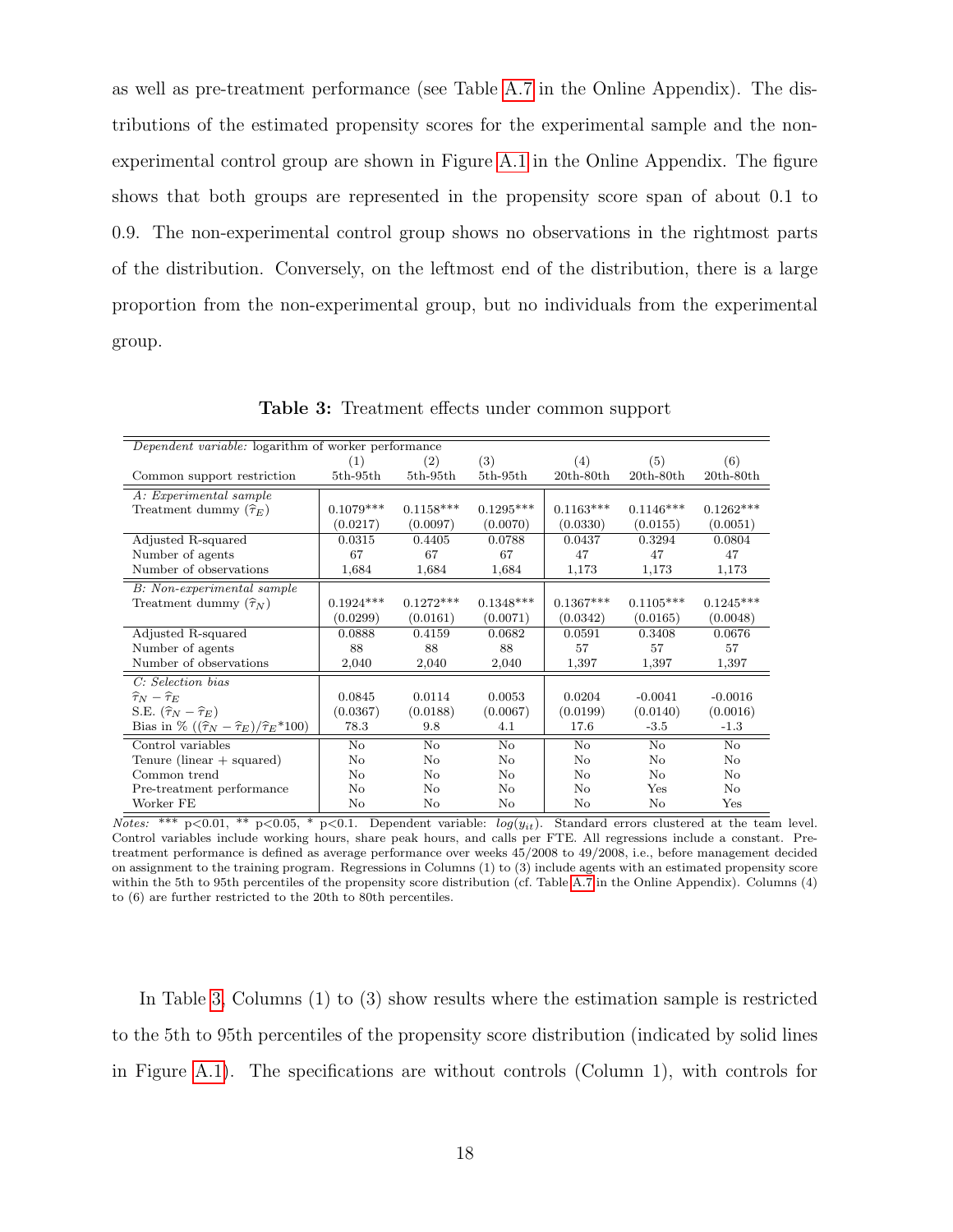pre-treatment performance (Column 2), or with controls for worker fixed effects (Column 2). The bias in the specification without controls remains large (78.3% in Column 1), whereas bias in the specifications including pre-treatment performance (Column 2) and worker fixed effects (Column 3) are 9.8% and 4.1%, respectively, which is slightly smaller than for the unrestricted sample.

When applying the 5th/95th percentile restriction, the tails of the propensity score distribution remain unbalanced. Columns (4) to (6) of Table [3](#page-20-0) therefore also show results when further restricting the sample to between the 20th and 80th percentiles (indicated by dashed lines in Figure [A.1\)](#page-30-0). With this admittedly strong common support restriction, both groups are represented over the remaining distribution. Even when not conditioning on control variables or worker fixed effects, bias decreases substantially to 17.6% (Column 4). When further including pre-treatment performance or worker fixed effects, the estimated bias is close to zero (-3.5% in Column 5 and -1.3% in Column 6, respectively). These results suggest that, for the training program examined here, applying the common support restriction is linked with a further reduction in selection bias.

## 5 Conclusion

The scarcity of experimental evidence on returns to workplace training has forced academics and policymakers to rely on estimates based primarily on selection on observables or fixed effects approaches. We provide novel evidence that, based on non-experimental data, regression estimates of the impact of workplace training may only be modestly biased. We assess bias in OLS estimators by comparing estimates from a field experiment, using random assignment to training [\(De Grip and Sauermann, 2012\)](#page-26-2), with estimates obtained using a control group from a non-experimental sample endogenously chosen not to be included in the field experiment. We show that the biased (non-experimental) estimate is up to twice the size of the causal estimate. When including pre-treatment performance or controlling for individual fixed effects, the remaining bias is modest, in several specifi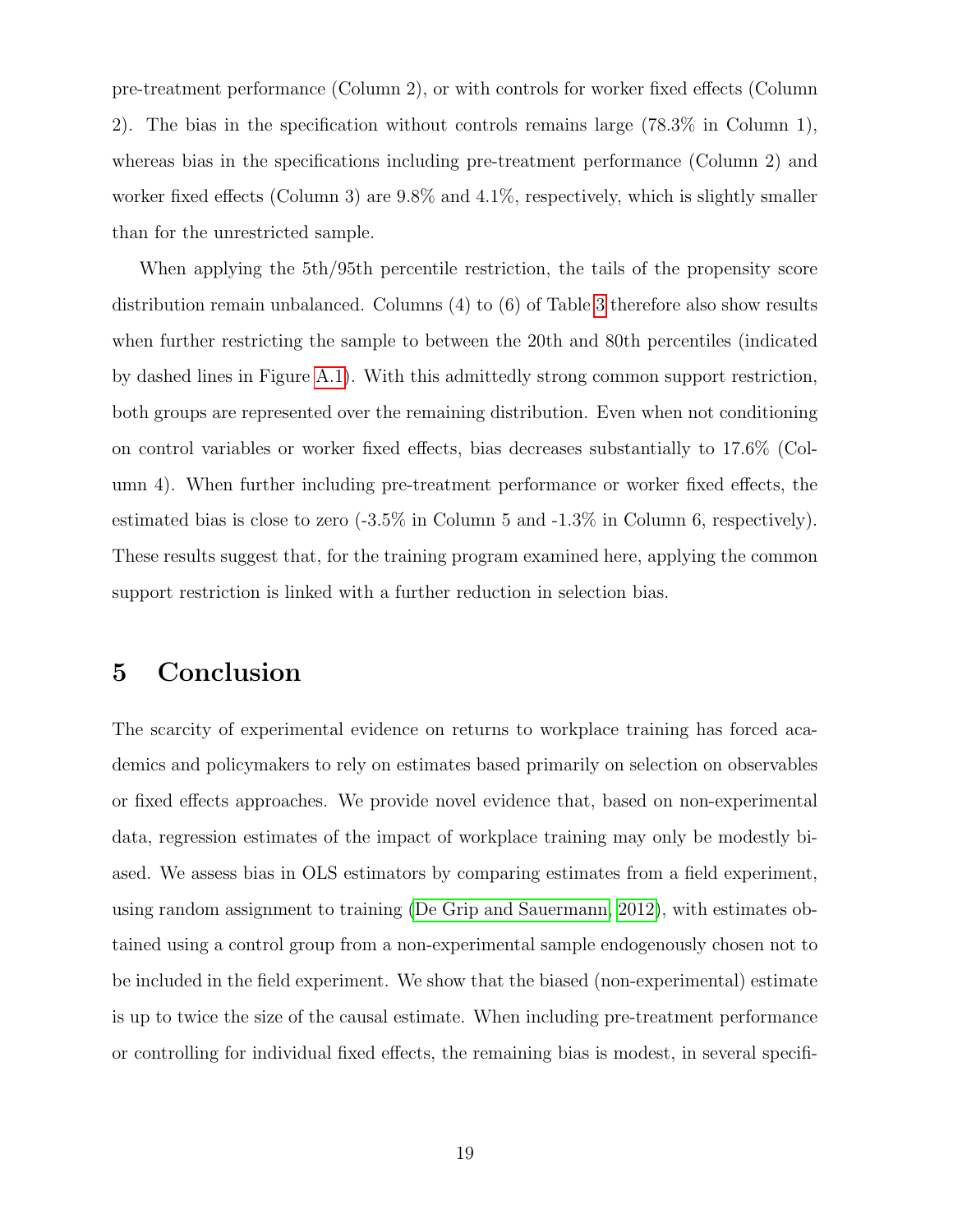cations below 10 percent. This suggests that non-experimental regression estimates of the returns to workplace training may be an interesting alternative to experimental estimates.

To put these results into perspective, it is important to note that this paper makes use of data obtained from an individual firm where agents are subject to the same labor market, employed by the same firm, and the treated individuals participate in the same training program. This might, in comparison to data collected from population surveys, explain why we find relatively little remaining bias even without conditioning on common support (cf. [Heckman et al., 1998\)](#page-27-1). While these type of single-firm studies are not representative, an increasing number of experimental studies on the returns to training allows us to learn more about the distribution of the returns to training across different settings and labor markets [\(De Grip and Sauermann, 2012;](#page-26-2) [Adhvaryu et al., 2018;](#page-23-2) [Prada et al.,](#page-29-1) [2019\)](#page-29-1).

While experimental variation in training participation allows to credibly estimate average treatment effects, non-experimental studies have the advantage that they are typically less costly since one does not need to set up a field experiment, conduct lotteries, or worry about non-compliers. Especially in similar settings to ours, e.g. when managers are interested in evaluating the effectiveness of workplace training programs, our findings suggest that it is possible to elicit modestly biased average treatment effects without random assignment. This knowledge may also be useful for the overall process of providing evidence of the returns to workplace training, and may ultimately lead to an improved understanding of how human capital evolves over the working life.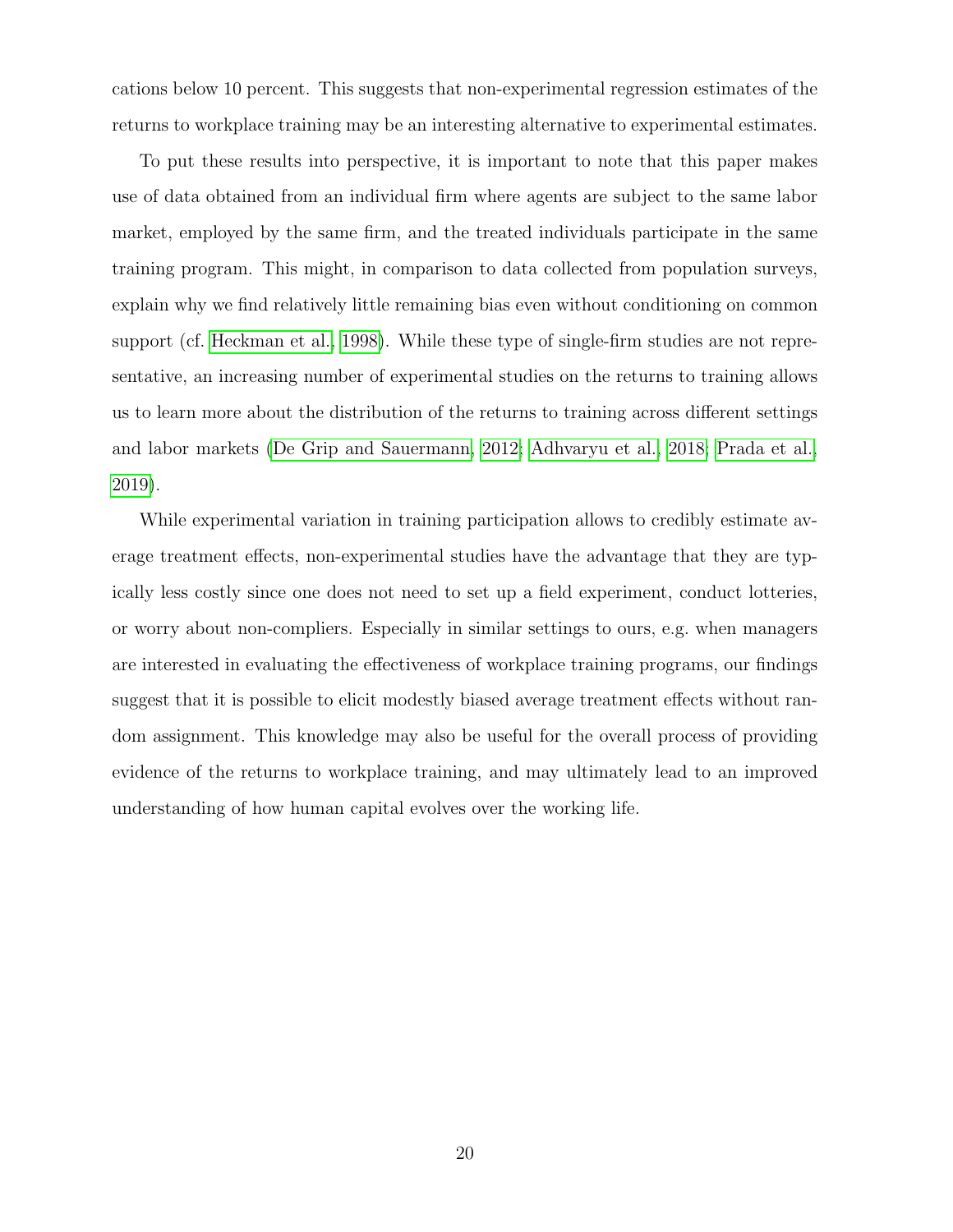## References

- <span id="page-23-7"></span>Abadie, Alberto, Susan Athey, Guido Imbens, and Jeffrey Wooldridge (2017): "When Should You Adjust Standard Errors for Clustering?" NBER Working Paper 24003, National Bureau of Economic Research.
- <span id="page-23-1"></span>Acemoglu, Daron and David Autor (2010): "Skills, Tasks and Technologies: Implications for Employment and Earnings," in Handbook of Labor Economics, ed. by Orley Ashenfelter and David E.Card, Amsterdam: Elsevier, vol. 4 of Handbook of Labor Economics.
- <span id="page-23-0"></span>Acemoglu, Daron and Jörn-Steffen Pischke (1998): "Why Do Firms Train? Theory and Evidence," Quarterly Journal of Economics, 113(1): 79–119.
- <span id="page-23-4"></span>Acevedo, Paloma, Guillermo Cruces, Paul Gertler, and Sebastian Martinez (2017): "Living up to expectations: How job training made women better off and men worse off," NBER Working Paper 23264, National Bureau of Economic Research.
- <span id="page-23-2"></span>Adhvaryu, Achyuta, Namrata Kala, and Anant Nyshadham (2018): "The Skills to Pay the Bills: Returns to On-the-job Soft Skills Training," NBER Working Paper 24313, National Bureau of Economic Research.
- <span id="page-23-3"></span>Agodini, Roberto and Mark Dynarski (2004): "Are experiments the only option? A look at dropout prevention programs," Review of Economics and Statistics, 86(1): 180–194.
- <span id="page-23-6"></span>Alfonsi, Livia, Oriana Bandiera, Vittorio Bassi, Robin Burgess, Imran Rasul, Munshi Sulaiman, and Anna Vitali (2020): "Tackling Youth Unemployment: Evidence from a Labour Market Experiment in Uganda," *Econometrica*, forthcoming.
- <span id="page-23-8"></span>Arulampalam, Wiji and Alison L. Booth (2001): "Learning and Earning: Do Multiple Training Events Pay? A Decade of Evidence from a Cohort of Young British Men," Economica, 68(271): 379–400.
- <span id="page-23-5"></span>Ashraf, N, C Low, and K McGinn (2020): "Negotiating a Better Future: How Interpersonal Skills Facilitate Intergenerational Investment," Quarterly Journal of Economics, 135(2): 1095–1151.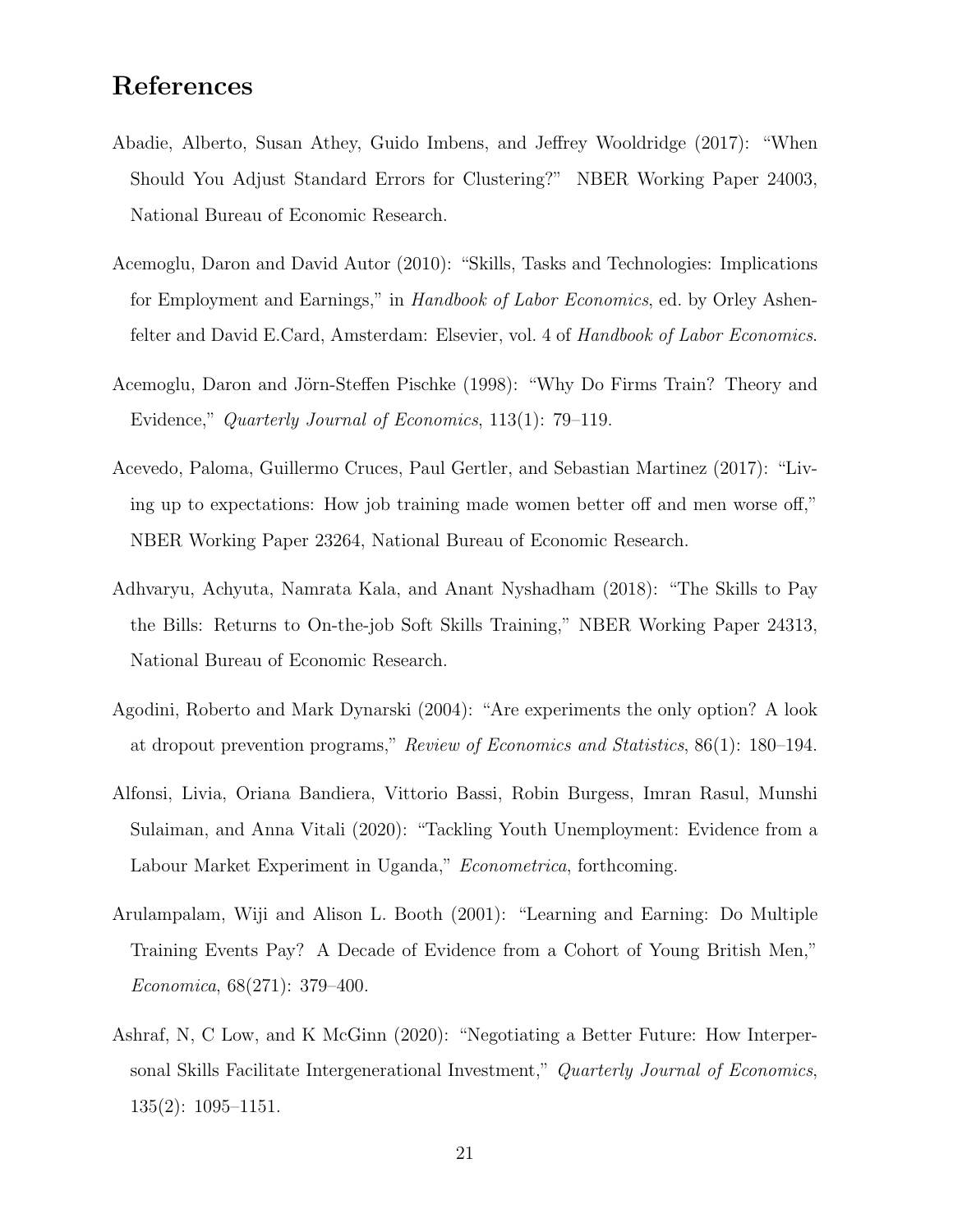- <span id="page-24-5"></span>Autor, David H. and David Dorn (2013): "The Growth of Low-Skill Service Jobs and the Polarization of the US Labor Market," American Economic Review, 103(5): 1553–97.
- <span id="page-24-7"></span>Barron, John M, Mark C Berger, and Dan A Black (1997): "How Well Do We Measure Training?" Journal of Labor Economics, 15(3): 507–28.
- <span id="page-24-3"></span>Bartel, Ann P (1995): "Training, Wage Growth, and Job Performance: Evidence from a Company Database," Journal of Labor Economics, 13(3): 401–25.
- <span id="page-24-2"></span>Bartel, Ann P. (2000): "Measuring the Employer's Return on Investments in Training: Evidence from the Literature," Industrial Relations, 39(3): 502–524.
- <span id="page-24-0"></span>Bassanini, Andrea, Alison Booth, Giorgio Brunello, Maria De Paola, and Edwin Leuven (2007): "Workplace Training in Europe," in Education and Training in Europe, ed. by Giorgio Brunello, Pietro Garibaldi, and Etienne Wasmer, Oxford: Oxford University Press, chap. 8-13.
- <span id="page-24-4"></span>Batt, Rosemary, Virginia Doellgast, and Hyunji Kwon (2005): "Service Management and Employment Systems in U.S. and Indian Call Centers," in Brookings Trade Forum 2005: Offshoring White-Collar Work—The Issues and Implications, ed. by Susan M. Collins and Lael Brainard, Washington, D.C.: Brookings Institution Press, 335–372.
- <span id="page-24-9"></span>Beyer, Joy De (1990): "The incidence and impact on earnings of formal training provided by enterprises in Kenya and Tanzania," Economics of Education Review, 9(4): 321–330.
- <span id="page-24-1"></span>Bifulco, Robert (2012): "Can nonexperimental estimates replicate estimates based on random assignment in evaluations of school choice? A within-study comparison," Journal of Policy Analysis and Management, 31(3): 729–751.
- <span id="page-24-6"></span>Blau, David M. and Philip K. Robins (1987): "Training Programs and Wages: A General Equilibrium Analysis of the Effects of Program Size," Journal of Human Resources, 22(1): 113–125.
- <span id="page-24-8"></span>Blundell, Richard, Lorraine Dearden, and Costas Meghir (1996): The determinants and effects of work-related training in Britain, R50, IFS Reports, Institute for Fiscal Studies.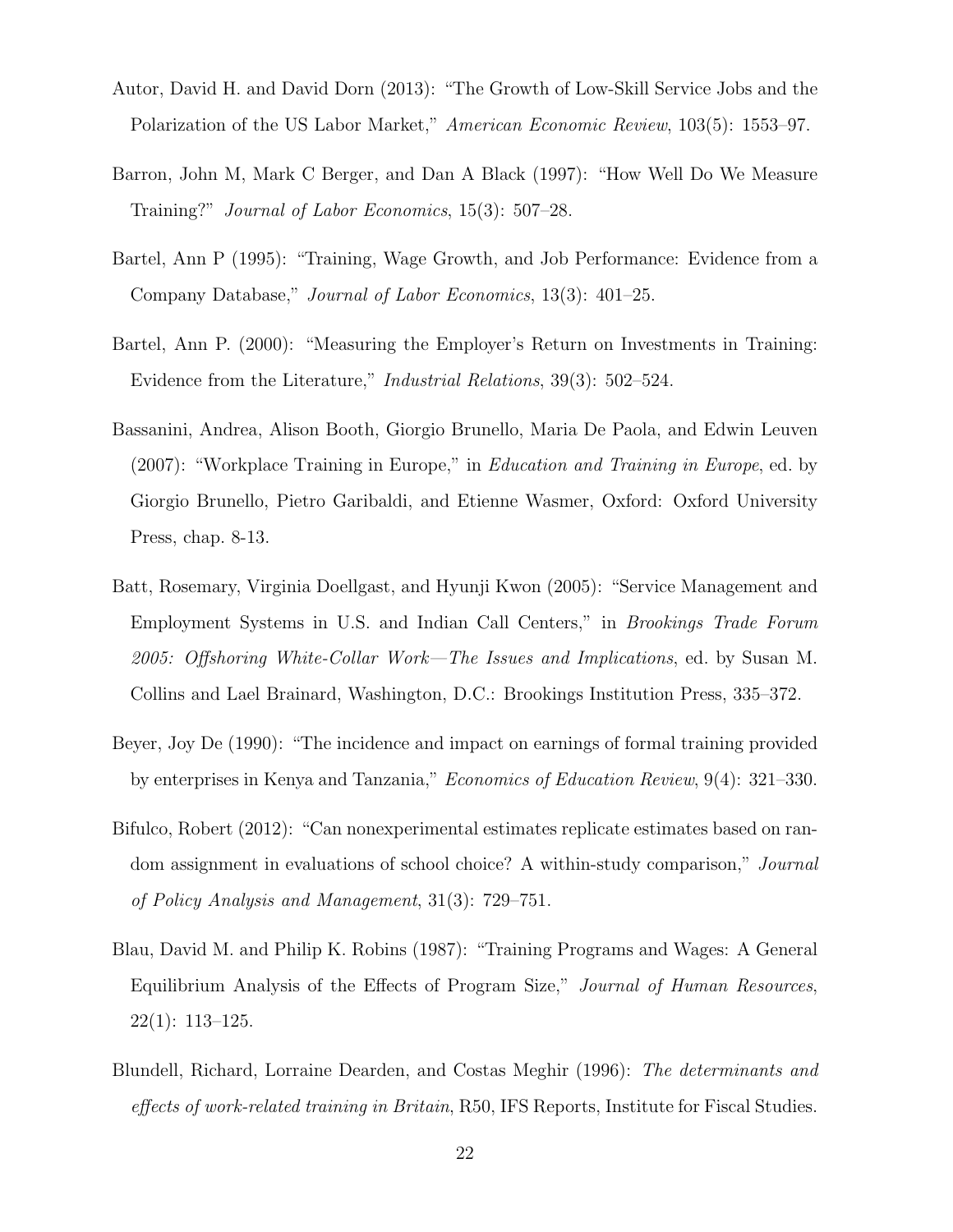- <span id="page-25-3"></span>Booth, Alison L. (1991): "Job-Related Formal Training: Who Receives It And What Is It Worth?" Oxford Bulletin of Economics and Statistics, 53(3): 281–294.
- <span id="page-25-4"></span>– (1993): "Private Sector Training and Graduate Earnings," Review of Economics and Statistics, 75(1): 164–170.
- <span id="page-25-5"></span>Booth, Alison L. and Mark L. Bryan (2005): "Testing Some Predictions of Human Capital Theory: New Training Evidence from Britain," Review of Economics and Statistics, 87(2): 391–394.
- <span id="page-25-6"></span>Booth, Alison. L., Marco Francesconi, and Gylfi Zoega (2003): "Unions, Work-Related Training, and Wages: Evidence for British Men," Industrial and Labor Relations Re*view*,  $57(1)$ :  $68-91$ .
- <span id="page-25-2"></span>Breuer, Kathrin, Petra Nieken, and Dirk Sliwka (2013): "Social ties and subjective performance evaluations: An empirical investigation," Review of Managerial Science, 7(2): 141–157.
- <span id="page-25-7"></span>Brown, James N. (1989): "Why Do Wages Increase with Tenure? On-the-Job Training and Life-Cycle Wage Growth Observed within Firms," American Economic Review, 79(5): 971–991.
- <span id="page-25-8"></span>Budria, Santiago and Pedro Telhado Pereira (2007): "The Wage Effects of Training in Portugal: Differences across skill groups, genders, sectors, and training types." Applied Economics, 39: 787–807.
- <span id="page-25-1"></span>Bureau of Labor Statistics (2018): "Occupational Employment Statistics," May 2018, Bureau of Labor Statistics (BLS).
- <span id="page-25-0"></span>Campos, Francisco, Michael Frese, Markus Goldstein, Leonardo Iacovone, Hillary C Johnson, David McKenzie, and Mona Mensmann (2017): "Teaching personal initiative beats traditional training in boosting small business in West Africa," Science, 357(6357): 1287–1290.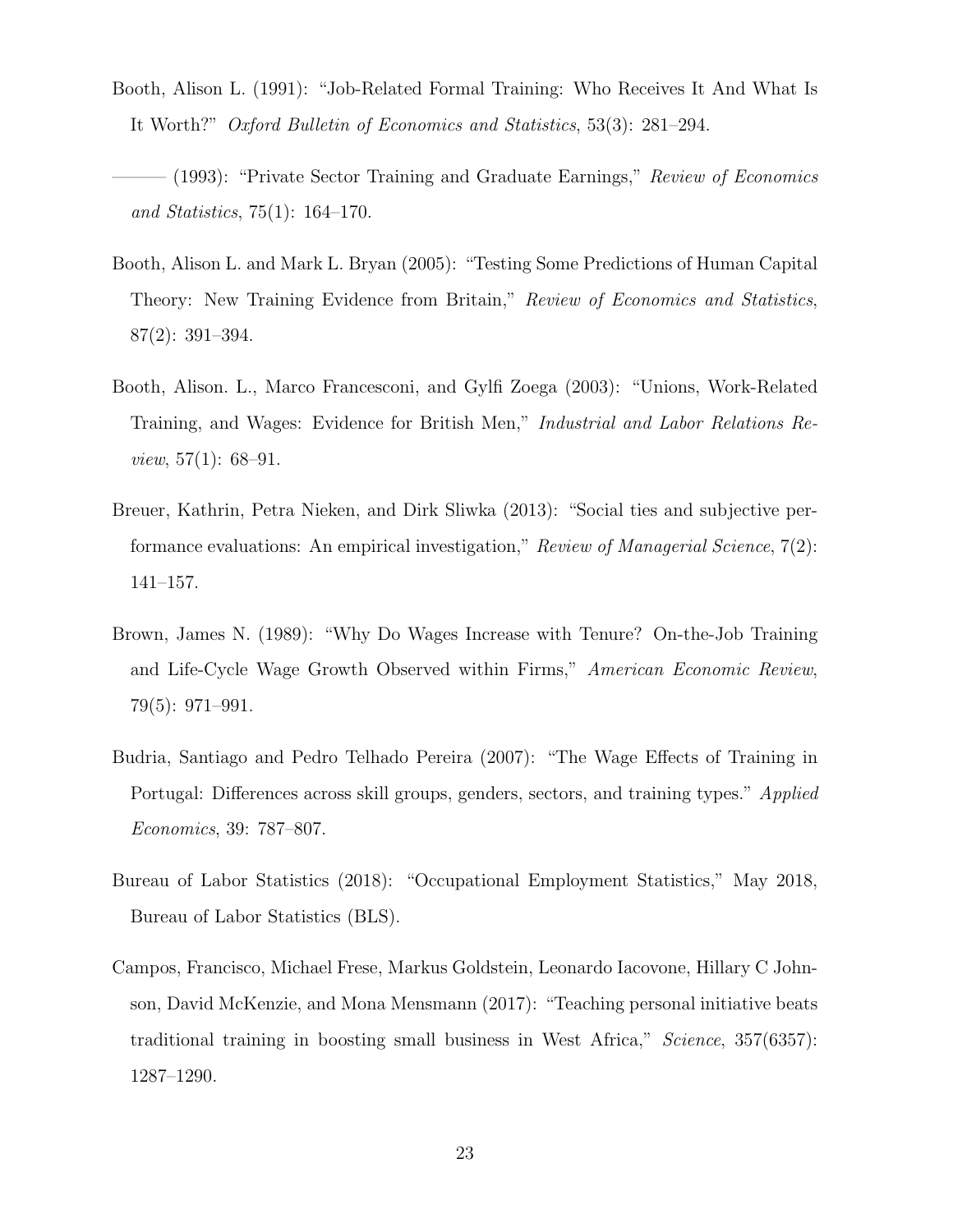- <span id="page-26-1"></span>Cedefop (2009): Using tax incentives to promote education and training, Luxembourg: Office for Official Publications of the European Communities.
- <span id="page-26-2"></span>De Grip, Andries and Jan Sauermann (2012): "The Effects of Training on Own and Co-Worker Productivity: Evidence from a Field Experiment," *Economic Journal*, 122(560): 376–399.
- <span id="page-26-7"></span>De Grip, Andries, Jan Sauermann, and Inge Sieben (2016): "Tenure-Performance Profiles and the Role of Peers: Evidence from Personnel Data," Journal of Economic Behavior & Organization, 126: 39–54.
- <span id="page-26-4"></span>Dearden, Lorraine, Howard Reed, and John Van Reenen (2006): "The Impact of Training on Productivity and Wages: Evidence from British Panel Data," Oxford Bulletin of Economics and Statistics, 68(4): 397–421.
- <span id="page-26-3"></span>Diaz, Juan Jose and Sudhanshu Handa (2006): "An Assessment of Propensity Score Matching as a Nonexperimental Impact Estimator: Evidence from Mexico's PRO-GRESA Program," Journal of Human Resources, 41(2): 319–345.
- <span id="page-26-6"></span>Dimitriadis, Stefan and Rembrand Koning (2019): "The value of communication:Evidence from a field experiment with entrepreneurs in Togo," Tech. rep., SSRN Working Paper Series No. 3459643.
- <span id="page-26-8"></span>Evertsson, Marie (2004): "Formal On-the-Job Training: A Gender-Typed Experience and Wage-Related Advantage?" European Sociological Review, 20(1): 79–94.

<span id="page-26-0"></span>Freifeld, Lorri (2018): 2018 Training Industry Report, Training Magazine.

- <span id="page-26-5"></span>Görlitz, Katja (2011): "Continuous training and wages: An empirical analysis using a comparison-group approach," Economics of Education Review, 30(4): 691–701.
- <span id="page-26-9"></span>Goux, Dominique and Eric Maurin (2000): "Returns to firm-provided training: evidence from French worker-firm matched data," Labour Economics, 7(1): 1–19.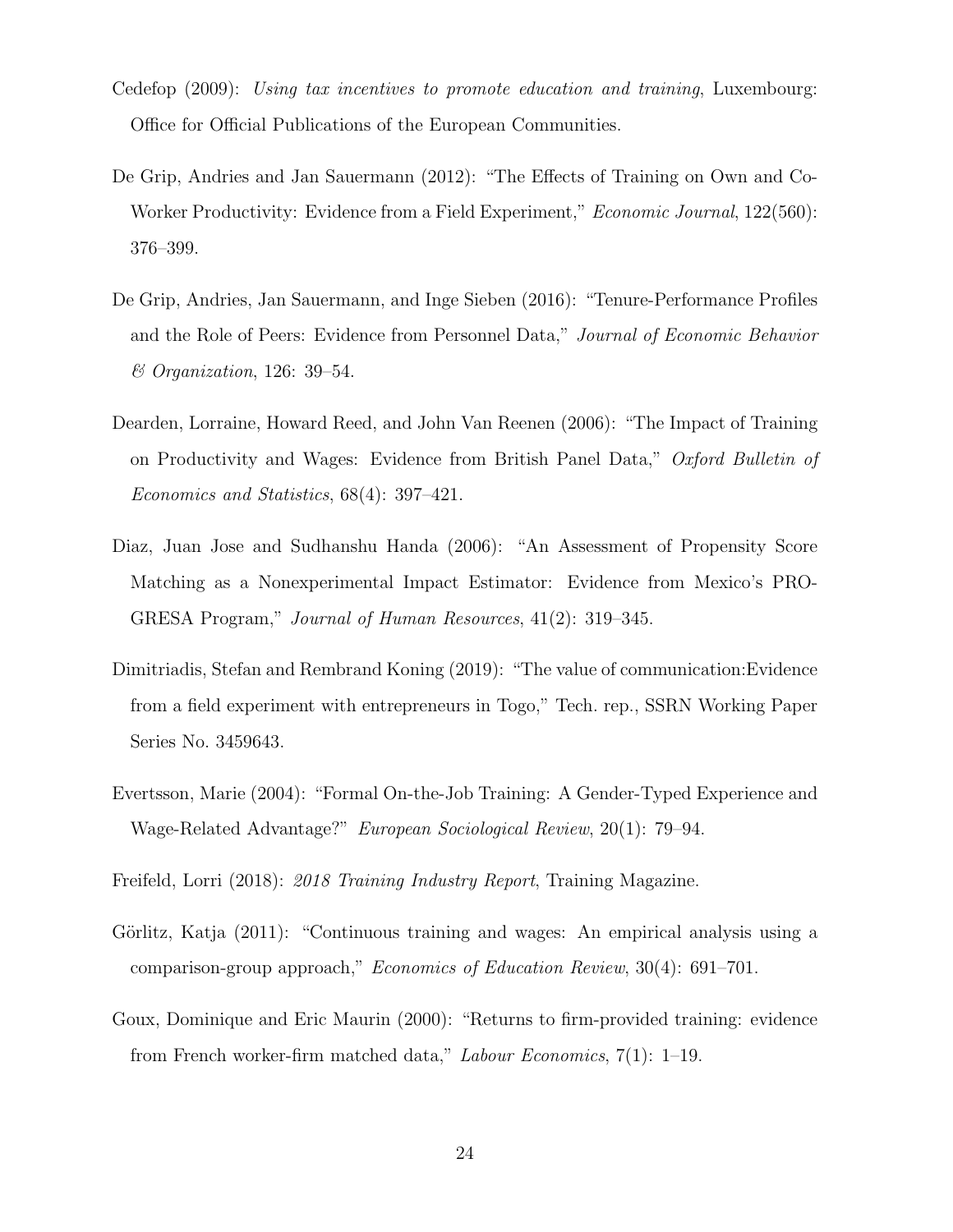- <span id="page-27-2"></span>Griffen, Andrew S. and Petra E. Todd (2017): "Assessing the Performance of Nonexperimental Estimators for Evaluating Head Start," Journal of Labor Economics, 35(S1): S7–S63.
- <span id="page-27-5"></span>Groh, Matthew, Nandini Krishnan, David McKenzie, and Tara Vishwanath (2012): Soft skills or hard cash? The impact of training and wage subsidy programs on female youth employment in Jordan, The World Bank.
- <span id="page-27-4"></span>Haelermans, Carla and Lex Borghans (2012): "Wage Effects of On-the-Job Training: A Meta-Analysis," British Journal of Industrial Relations, 50(3): 502–528.
- <span id="page-27-7"></span>Heckman, James J. (1979): "Sample Selection Bias as a Specification Error," Econometrica, 47 $(1)$ : 153-161.
- <span id="page-27-1"></span>Heckman, James J., Hidehiko Ichimura, Jeffrey A. Smith, and Petra Todd (1998): "Characterizing Selection Bias Using Experimental Data," Econometrica, 66(5): 1017–98.
- <span id="page-27-8"></span>Hill, Elizabeth T. (1995): "Labor Market Effects Of Women's Post-school-age Training." Industrial and Labor Relations Review, 49(1): 138–149.
- <span id="page-27-6"></span>Imbens, Guido W and Jeffrey M Wooldridge (2009): "Recent developments in the econometrics of program evaluation," *Journal of Economic Literature*, 47(1): 5–86.
- <span id="page-27-9"></span>Kawaguchi, Daiji (2006): "The Incidence and Effect of Job Training among Japanese Women," Industrial Relations: A Journal of Economy and Society, 45(3): 469–477.
- <span id="page-27-3"></span>Konings, Jozef and Stijn Vanormelingen (2015): "The Impact of Training on Productivity and Wages: Firm-Level Evidence," Review of Economics and Statistics, 97(2): 485–497.
- <span id="page-27-10"></span>Krueger, Alan and Cecilia Rouse (1998): "The Effect of Workplace Education on Earnings, Turnover, and Job Performance," Journal of Labor Economics, 16(1): 61–94.
- <span id="page-27-0"></span>LaLonde, Robert J. (1986): "Evaluating the Econometric Evaluations of Training Programs with Experimental Data," American Economic Review, 76(4): 604–620.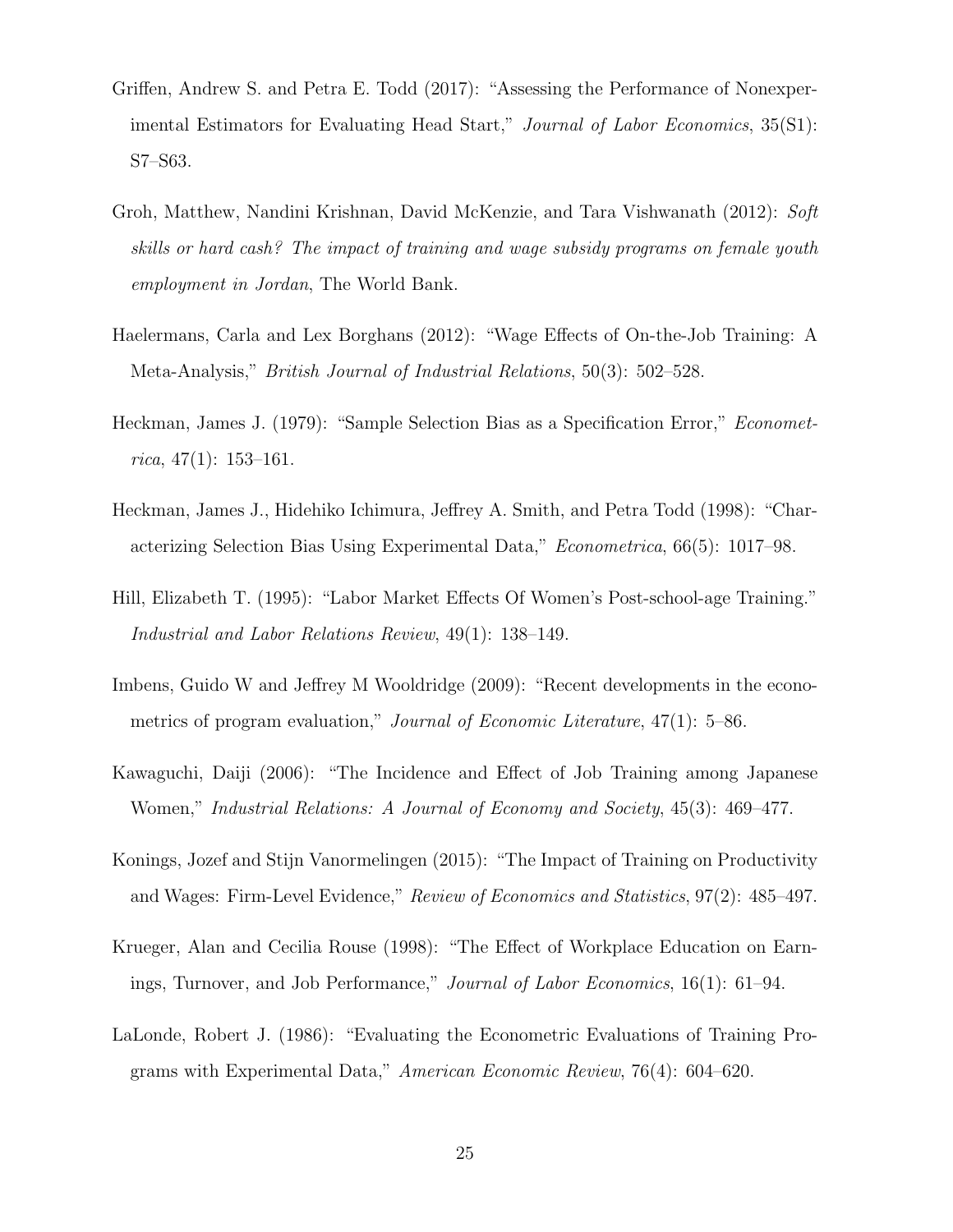- <span id="page-28-3"></span>Leuven, Edwin and Hessel Oosterbeek (2004): "Evaluating the effects of a tax deduction on training," Journal of Labor Economics, 22(2): 461–488.
- <span id="page-28-4"></span>- (2008): "An Alternative Approach to Estimate the Wage Returns to Private-Sector Training," Journal of Applied Econometrics, 23(4): 423–434.
- <span id="page-28-5"></span>Lillard, Lee and Hong Tan (1992): "Private Sector Training: Who Get's it and What Are Its Effects?" Research in Labor Economics, 13(1).
- <span id="page-28-1"></span>Liu, Xiangmin and Rosemary Batt (2007): "The Economic Pay-Offs to Informal Training: Evidence from Routine Service Work," Industrial and Labor Relations Review, 61(1): 75–89.
- <span id="page-28-6"></span>Loewenstein, Mark A. and James R. Spletzer (1998): "Dividing the Costs and Returns to General Training," Journal of Labor Economics, 16(1): 142–171.
- <span id="page-28-7"></span>Lynch, Lisa M. (1992): "Private-Sector Training and the Earnings of Young Workers," American Economic Review, 82(1): 299–312.
- <span id="page-28-8"></span>Marcotte, Dave E. (2000): "Continuing Education, Job Training, and the Growth of Earnings Inequality," Industrial and Labor Relations Review, 53(4): 602–623.
- <span id="page-28-2"></span>McKenzie, David, Steven Stillman, and John Gibson (2010): "How Important is Selection? Experimental vs. Non-Experimental Measures of the Income Gains from Migration," Journal of the European Economic Association, 8(4): 913–945.
- <span id="page-28-0"></span>Murthy, Nagesh N., Goutam N. Challagalla, Leslie H. Vincent, and Tasadduq A. Shervani (2008): "The Impact of Simulation Training on Call Center Agent Performance: A Field-Based Investigation," Management Science, 54(2): 384–399.
- <span id="page-28-9"></span>O'Connell, Philip J. and Delma Byrne (2010): "The Determinants and Effects of Training at Work: Bringing the Workplace Back in," European Sociological Review, 28(3): 283– 300.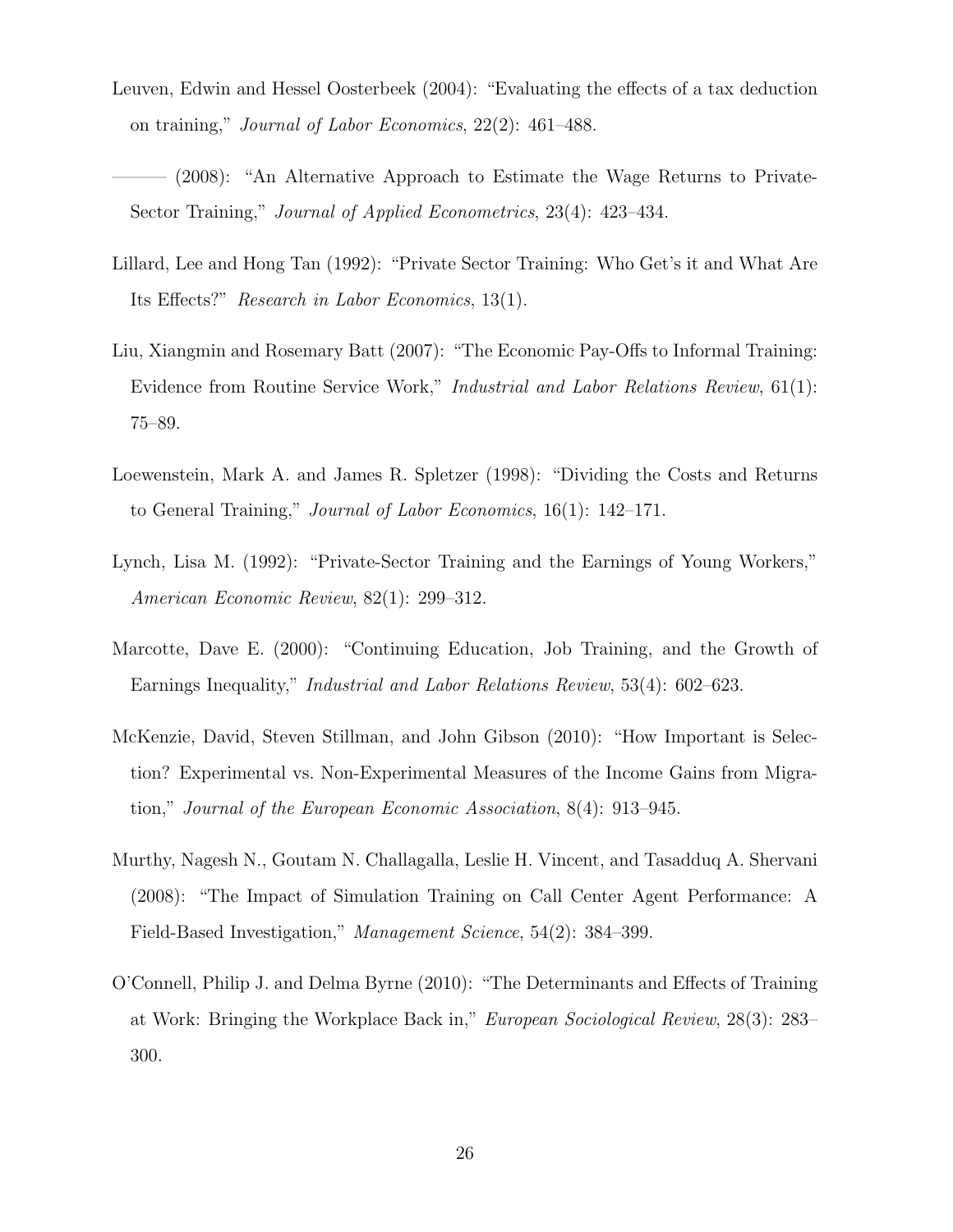- <span id="page-29-3"></span>Parent, Daniel (1999): "Wages and Mobility: The Impact of Employer-Provided Training," Journal of Labor Economics, 17(2): 298–317.
- <span id="page-29-4"></span>– (2003): "Employer-supported training in Canada and its impact on mobility and wages," *Empirical Economics*, 28(3): 431–459.
- <span id="page-29-5"></span>Pischke, Jörn-Steffen (2001): "Continuous training in Germany," *Journal of Population* Economics, 14(3): 523–548.
- <span id="page-29-0"></span>Pischke, Jörn-Steffen (2007): "Comment on 'Workplace training in Europe', by Andrea Bassanini et al." in Education and Training in Europe, ed. by Giorgio Brunello, Pietro Garibaldi, and Etienne Wasmer, Oxford: Oxford University Press, 330–342.
- <span id="page-29-1"></span>Prada, Maria, Graciana Rucci, and Sergio Urzua (2019): "Training, Soft Skills and Productivity: Evidence from a Field Experiment," IZA Discussion Paper 12447.
- <span id="page-29-6"></span>Salas-Velasco, Manuel (2009): "Beyond lectures and tutorials: Formal on-the-job training received by young European university graduates," Research in Economics, 63(3): 200– 211.
- <span id="page-29-7"></span>Schone, Pal (2004): "Firm-financed training: Firm-specific or general skills?" *Empirical* Economics, 29(4): 885–900.
- <span id="page-29-2"></span>Sieben, Inge, Andries De Grip, Danielle Van Jaarsveld, and Ole Sørensen (2009): "Technology, Selection, and Training in Call Centers," Industrial and Labor Relations Review, 62(4): 553–572.
- <span id="page-29-8"></span>Vignoles, Anna, Fernando Galindo-Rueda, and Leon Feinstein (2004): "The Labour Market Impact of Adult Education and Training: A Cohort Analysis," Scottish Journal of Political Economy, 51(2): 266.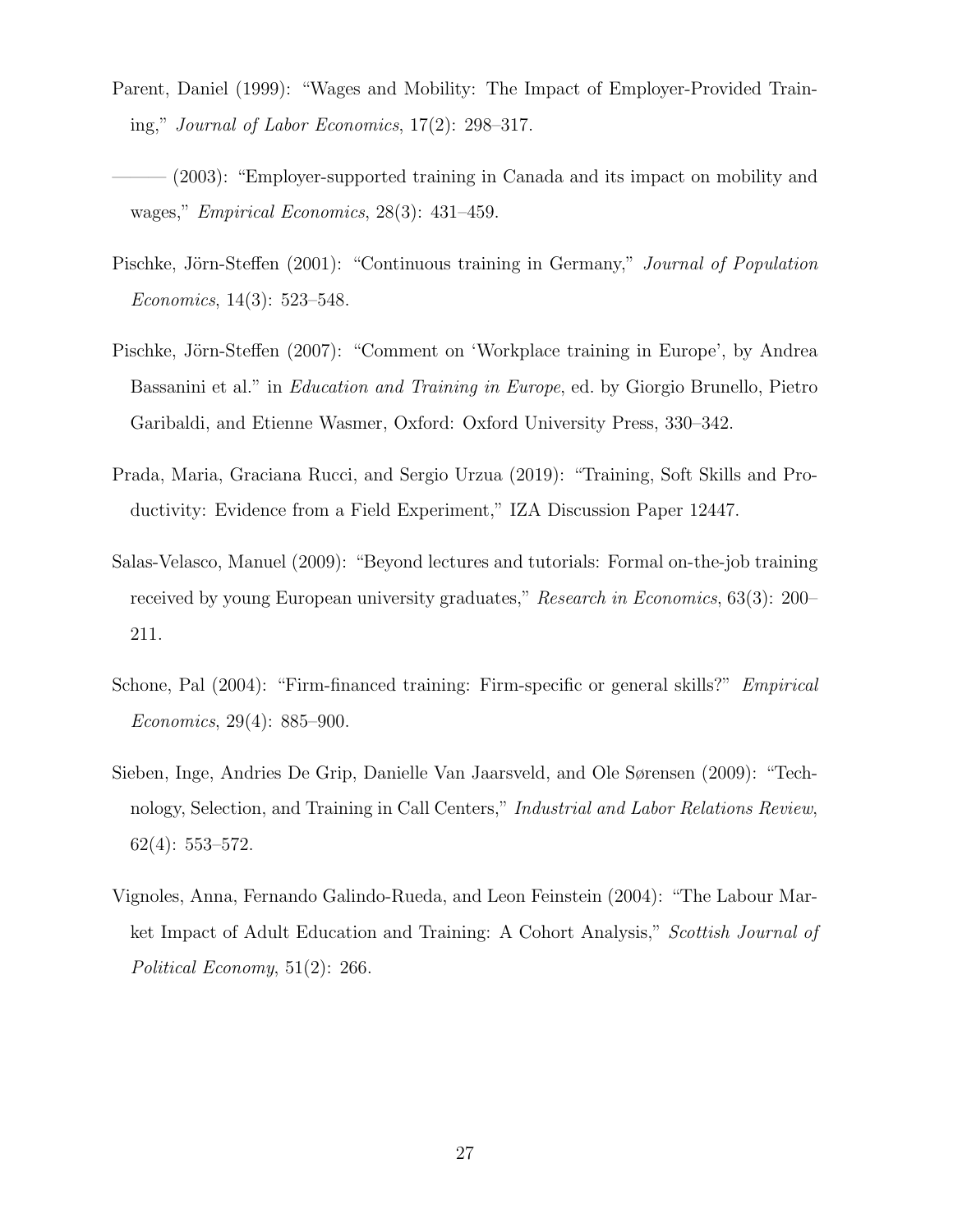## Online appendix

<span id="page-30-0"></span>Figure A.1: Propensity scores for experimental sample and non-experimental control group



Notes: This figure shows the estimated propensity score for agents in the field experiment (experimental treatment group and experimental control group: gray bars) and for agents in the non-experimental control group (white framed bars). The vertical solid (dashed) lines indicate the 5th and 95th (20th and 80th) percentiles of the propensity score distribution.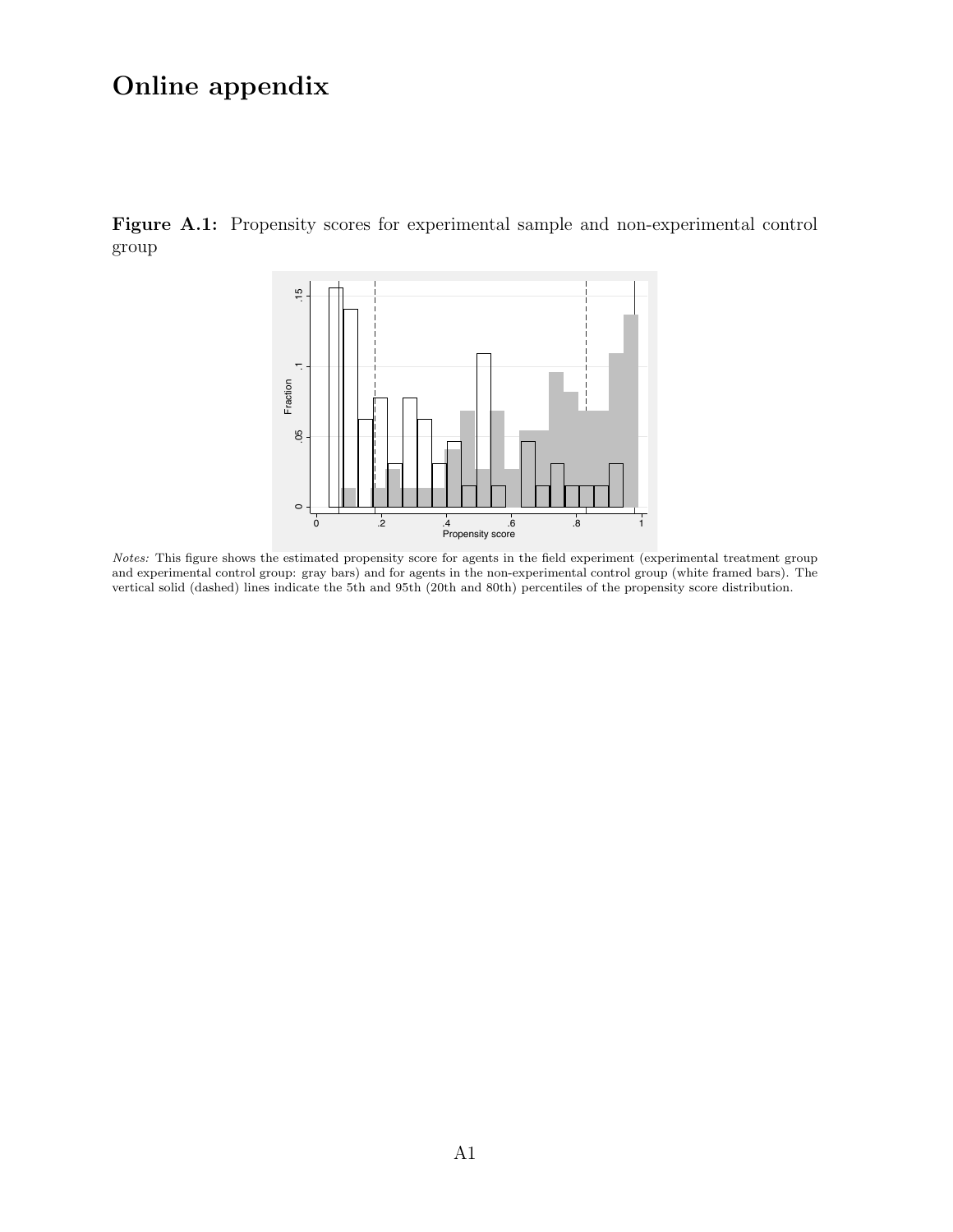<span id="page-31-0"></span>

| Study                            | Outcome variable                | Estimate                                                        | Method                                           | Details                                                                                                                                                                                                         |
|----------------------------------|---------------------------------|-----------------------------------------------------------------|--------------------------------------------------|-----------------------------------------------------------------------------------------------------------------------------------------------------------------------------------------------------------------|
| ಸ<br>Adhvaryu et<br>(2018)       | Worker productivity<br>Wages    | 0.5%<br>20%                                                     | DiD (field experiment)                           | 80<br>Female garment workers in India (2013-15); modular training with<br>training hours in total. Up to 18 month follow-up                                                                                     |
| Arulampalam and<br>Booth (2001)  | Wage growth                     | $2.3\%$ (n.s.)<br>34.2%                                         | <b>OLS</b><br>$\geq$                             | 1991). Cohort of men aged 23 in 1981. Training defined as at least one<br>Survey data from UK (National Child Development Survey, 1981 and<br>training course between 1981 and 1991.                            |
| ತ<br>t<br>Barron<br>(1997)       | Wage growth                     | $0.2\%$ $(0.3\%)$                                               | <b>OLS</b>                                       | Data from SBA 1992 (EOPP 1982). Effect on having participated in<br>increase in wage growth for a 10% increase in training participation<br>training between hiring and two years later. Estimate is percentage |
| Bartel (1995)                    | Wage growth                     | $10.6\%$<br>$\frac{8}{2}$                                       | $\frac{1}{5}$<br>$\overline{N}$                  | Personnel data from large manufacturing firm (1986-1990). Various<br>training programs implemented in the firm                                                                                                  |
| ಸ<br>Bassanini et<br>(2007)      | Hourly wages                    | $-3\% -10.5\%$ (partly n.s.)<br>$3.7 - 21.6%$                   | OLS (fixed effects)<br><b>CLS</b>                | 2001). Estimates by country. Training defined as accumulated training<br>Data from the European Community Household Panel (1995, -97, -99,<br>over the survey years.                                            |
| <b>Blau and Robins</b><br>(1987) | Wage growth                     | $14.8\%$ $(13.9\%)$<br>$4.8\%$ (3.7%)                           | $(w /$ pre-training wages)<br>OLS<br><b>STO</b>  | Data from EOPP 1980. Effect on having participated in training during<br>employment spell. Results for men (women)                                                                                              |
| Blundell et al<br>(1996)         | $W$ age growth                  | $4.1\%$ (0.3%-n.s.)<br>$3.6\%$ $(4.8\%)$                        | Heckman (1979) correction<br>ОLS                 | Survey data from UK (National Child Development Survey, 1981 and<br>1991). Training in current job. Results for men (women)                                                                                     |
| Booth (1991)                     | $\overline{\text{W}}$ ages      | $10.6\% (16.6\%)$                                               | Censored regression                              | Cross-sectional data for UK (1987). Effects for men (women). Censored re-<br>gression estimated with maximum likelihood due to banded earnings data.                                                            |
| Booth (1993)                     | Wages                           | $-$ n.s.<br>n.s.<br>$-1.5\%$ $(-2.7\%)$<br>$(.2\%)$<br>$-1.7\%$ | $OLS (on-the-job)$<br>(inhouse)<br><b>OLS</b>    | National Survey of 1980 Graduates and Diplomates (1986-87). Results for<br>(on-the-job training. Effects for men (women)<br>in-house training courses                                                           |
| Bryan<br>Booth and<br>(2005)     | Wages                           | 2.4%                                                            | OLS (fixed effects)                              | BHPS (1998-2000). Results for training in current job                                                                                                                                                           |
| Booth et al. (2003)              | Hourly wages                    | $1.0\%$ (n.s.)<br>3.3%                                          | (fixed effects)<br><b>OLS</b><br><b>CTO</b>      | BHPS (1991-96). Results for training in current job                                                                                                                                                             |
| Brown (1989)                     | Hourly wages                    | 21.8%                                                           | (fixed effects)<br><b>CTO</b>                    | PSID 1976-1986. Training is defined as cumulative training.                                                                                                                                                     |
| Pereira (2007)<br>Budria and     | Wages                           | $30.3\%$ $(37.5\%)$<br>12.7% $(8.4\%)$                          | 2SLS<br><b>OLS</b>                               | Portuguese Labor Force Survey (LFS, 1998-2000). Effects for men (women)                                                                                                                                         |
| Dearden et al<br>(2006)          | Wages                           | 0.3%                                                            | GMM estimation                                   | ment returns. Estimate refers to a 1% increase in share of workers trained.<br>UK Labor Force Survey (LFS, 1983-96). Authors also estimate establish-                                                           |
| Beyer (1990)                     | Earnings                        | $(15.5\%)$<br>3.9%                                              | ОLS                                              | Survey among firms in Kenya (Tanzania) in 1980.                                                                                                                                                                 |
| Sauermann (2012)<br>De Grip and  | Worker productivity             | $10\%$                                                          | OLS (field experiment)                           | Call agents in the Netherlands (2008-2009); one-week training course; short<br>follow-up ( $\leq 12$ weeks)                                                                                                     |
| Evertsson (2004)                 | $\overline{\mathrm{E}}$ arnings | $6\% (4\%)$                                                     | <b>CLS</b>                                       | Level of Living Conditions Survey in Sweden (1994-98). Results are for<br>men (women)                                                                                                                           |
| Görlitz (2011                    | Wages                           | $0.5\%$ (n.s.)<br>1.9%                                          | "Endog." comparison<br>comparison<br>" $Exog.$ " | German survey data among individuals employed in December 2006.<br>Approach cf. to Leuven and Oosterbeek (2008)                                                                                                 |
| Goux and Maurin<br>(2000)        | $\overline{\text{Wages}}$       | $-5.7\%$ (n.s.)<br>6.6%                                         | Bivariate probit<br><b>OLS</b>                   | Household data from France (1988-93). Estimation model accounts for<br>both decision to receive training and job-to-job mobility                                                                                |
| Hill (1995)                      | Wage growth                     | $4 - 6%$                                                        | <b>CLS</b>                                       | NLS Mature Women's Cohort (1984)                                                                                                                                                                                |
| Kawaguchi (2006)                 | Wages                           | $1.8\%$ (n.s.)                                                  | OLS (fixed effects)<br>STO                       | Japanese panel data for women (1994 and 1998)                                                                                                                                                                   |

Table A.1: Estimates of returns to participating in formal workplace training programs on worker outcomes Table A.1: Estimates of returns to participating in formal workplace training programs on worker outcomes

 $\ldots$ continues on next page ...continues on next page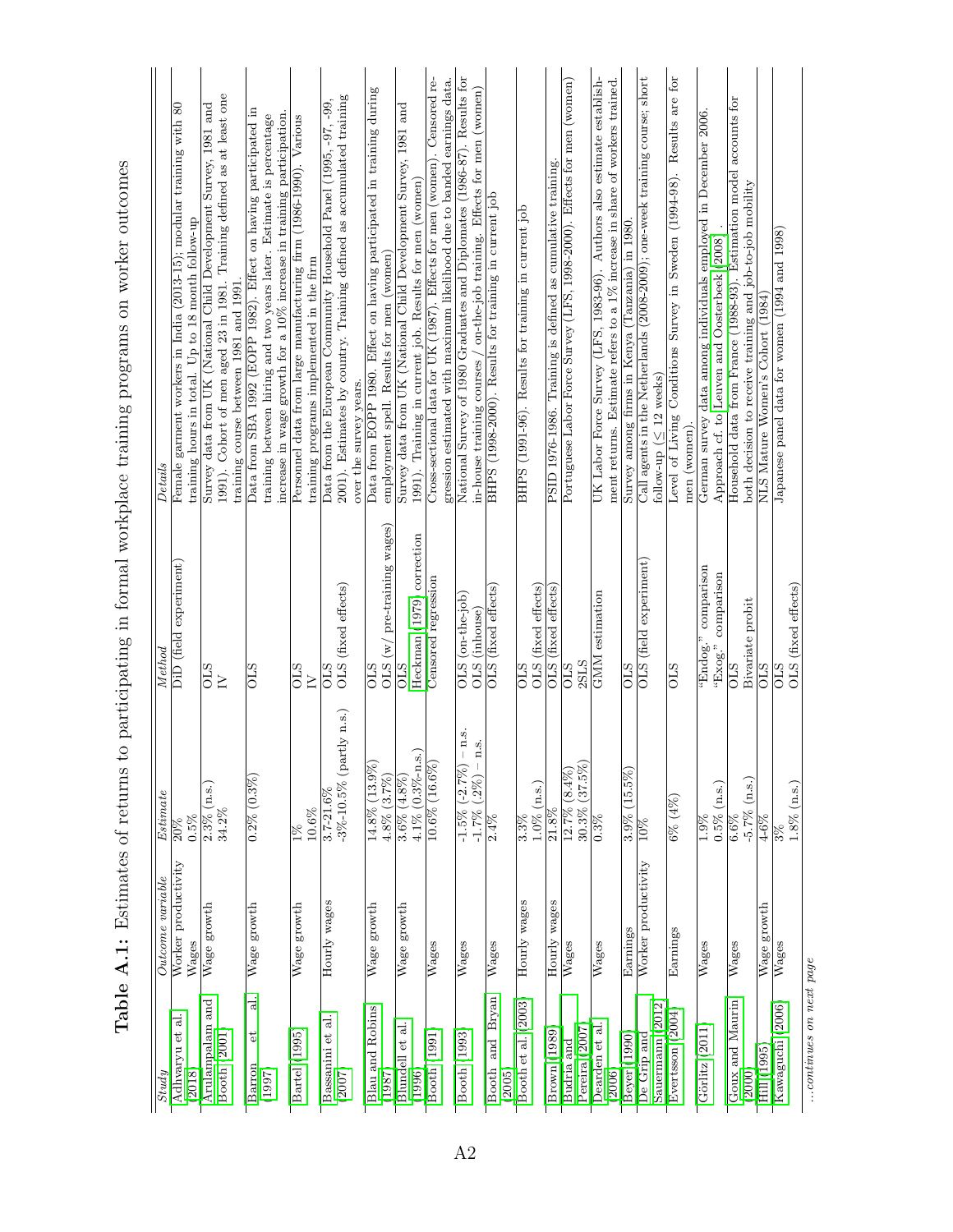| $_{Study}$                                | Outcome variable           | <b>Estimate</b>                                                | Method                                  | Details                                                                                                                                      |
|-------------------------------------------|----------------------------|----------------------------------------------------------------|-----------------------------------------|----------------------------------------------------------------------------------------------------------------------------------------------|
|                                           |                            | $\frac{8}{20\%}$                                               | <b>OLS</b>                              | Belgian firm database 1997 to 2006. Authors also estimate effects on firm                                                                    |
| Konings and                               | Wages                      |                                                                |                                         |                                                                                                                                              |
| Vanormelingen<br>(2015)                   |                            | $17\%$                                                         | ACF                                     | productivity. ACF refers to estimation of the production function in<br>which all inputs are specified.                                      |
| Rouse (1998)<br>Krueger and               | $\overline{\text{W}}$ ages | $(0.5\%)$<br>1.9%                                              | OLS (fixed effects)                     | Service sector (manufacturing) company in US. Performance measures<br>(nominations, awards) are not defined as logarithms                    |
| (2004)<br>Oosterbeek<br>Leuven and        | $\overline{\text{W}}$ ages | (n.s.)<br>$\ddot{\cdot}$<br>$\frac{3\%}{\text{ln}}$<br>$-6.3%$ | 2SLS<br><b>STO</b>                      | Dutch survey data aged 16-64 from 1994 and 1999. 2SLS identification<br>based on age-discontinuity                                           |
| Leuven and                                | $\overline{\text{W}}$ ages | 10.6%                                                          | comparison<br>"Endog."                  | Dutch population aged 16-64. Approach asks survey respondents for                                                                            |
| Oosterbeek (2008)                         |                            | $\left( n.$ s.<br>0.9%                                         | "Exog." comparison                      | reasons for (non) participation. Endogenous comparison includes all                                                                          |
|                                           |                            |                                                                |                                         | non-participants only with "random" reasons for non-participation<br>participants and non-participants; exogenous comparison includes        |
| Lillard and Tan<br>(1992)                 | Wages                      | $(11.9\%)$<br>5.6%                                             | STO                                     | Current population survey (CPS) for men, 1982 (National longitudinal<br>survey (NLS) young men $1966-69$ )                                   |
| Liu and Batt<br>(2007)                    | Worker productivity        | $0.06\%$                                                       | OLS (fixed effects)                     | Estimate shows<br>Call agents in a large US telecommunications company.<br>productivity increase for 10% increase in training hours.         |
| Loewenstein and                           | Wages                      | (n.s.)<br>2.7%                                                 | <b>CTO</b>                              | Data from NLSY 1988-91. Individuals aged 23-34. Training program or                                                                          |
| Spletzer (1998)                           |                            | $3.5\%$                                                        | (fixed effects)<br><b>CLS</b>           | on-the-job training to improve job skills or learn a new job                                                                                 |
| Lynch (1992)                              | $\overline{\text{W}}$ ages | $0.2\%$<br>$0.2\%$                                             | Heckman (1979) correction<br><b>CLS</b> | NLSY data (1980-83). Individuals aged 16-26. Training in the current job                                                                     |
| Marcotte (2000                            | $\overline{\text{W}}$ ages | $4\%$<br>$10.5 - 1$                                            | <b>CLS</b>                              | NLS (1981) and NLSY (1993)), restricted to white males.                                                                                      |
| ಸ<br>t<br>Murthy<br>(2008)                | Worker productivity        | $\frac{6}{36}$<br>$8.6 - 20$                                   | OLS (field experiment)                  | Call agents in two US firms (simulation vs. role-play training)                                                                              |
| and<br>Byrne (2010)<br>$O$ ' $\rm Comell$ | Wages                      | $3.6\%$                                                        | <b>OLS</b>                              | Irish Survey of Employees' Attitudes and Experiences of the Workplace<br>(2003)                                                              |
| Parent (1999)                             | Hourly wages               | 16.9%<br>11.5%                                                 | <b>STO</b><br>$\geq$                    | NLSY (1979-91)                                                                                                                               |
| Parent (2003)                             | Hourly earnings            | $(1.7\% - n.s.)$<br>$(8.3\%)$<br>11.9%<br>10.3%                | OLS (fixed effects)<br>STO              | re-interviewed in 1995. Any career- or work-related training in the current<br>Data for Canada. Non-college graduates aged 18-20 in 1991 and |
|                                           |                            |                                                                |                                         | job. Results for men (women)                                                                                                                 |
| Pischke (2001)                            | Wages                      | (n.s.)<br>$1.2\%$                                              | OLS (fixed effects)                     | Data for Germany (German Socio-Economic Panel), 1986-1989. Any type<br>of work-related training in the three years prior to interview        |
| Prada et al. (2019)                       | Sales                      | $1\%$<br>$10 - 12$                                             | DiD (field experiment)                  | Store managers and sales associates of retail chain in Chile (2014-16).<br>Follow-up between 3.5 and 6 months.                               |
| Salas-Velasco<br>(2009)                   | Wages                      | (n.s.)<br>12.4%<br>52.4%                                       | Heckman (1979) correction<br><b>CLS</b> | Survey on European graduates who graduated in 1994-95                                                                                        |
| Schone (2004)                             | Hourly wages               | (n.s.)<br>$3.6\%$<br>$3.7\%$                                   | <b>STO</b><br>$\geq$                    | Norwegian Survey of Organizations and Employees (NSOE) in 1993.<br>Training defined as training participation in 1993                        |
| Vignoles et al<br>(2004)                  | Wage growth                | (n.s.)<br>4.8%<br>$5.0\%$                                      | <b>OLS</b><br>$\geq$                    | Survey data from UK (National Child Development Survey, 1981 and<br>1991). Results for men                                                   |

Table A.1: (continued)  ${\bf Table\; A.1:} \;(continued)$  Notes: n.s.-not significant. Unless otherwise mentioned, OLS results include larger sets of control variables. All estimates for training incidence (unless mentioned otherwise). Notes: n.s.–not significant. Unless otherwise mentioned, OLS results include larger sets of control variables. All estimates for training incidence (unless mentioned otherwise).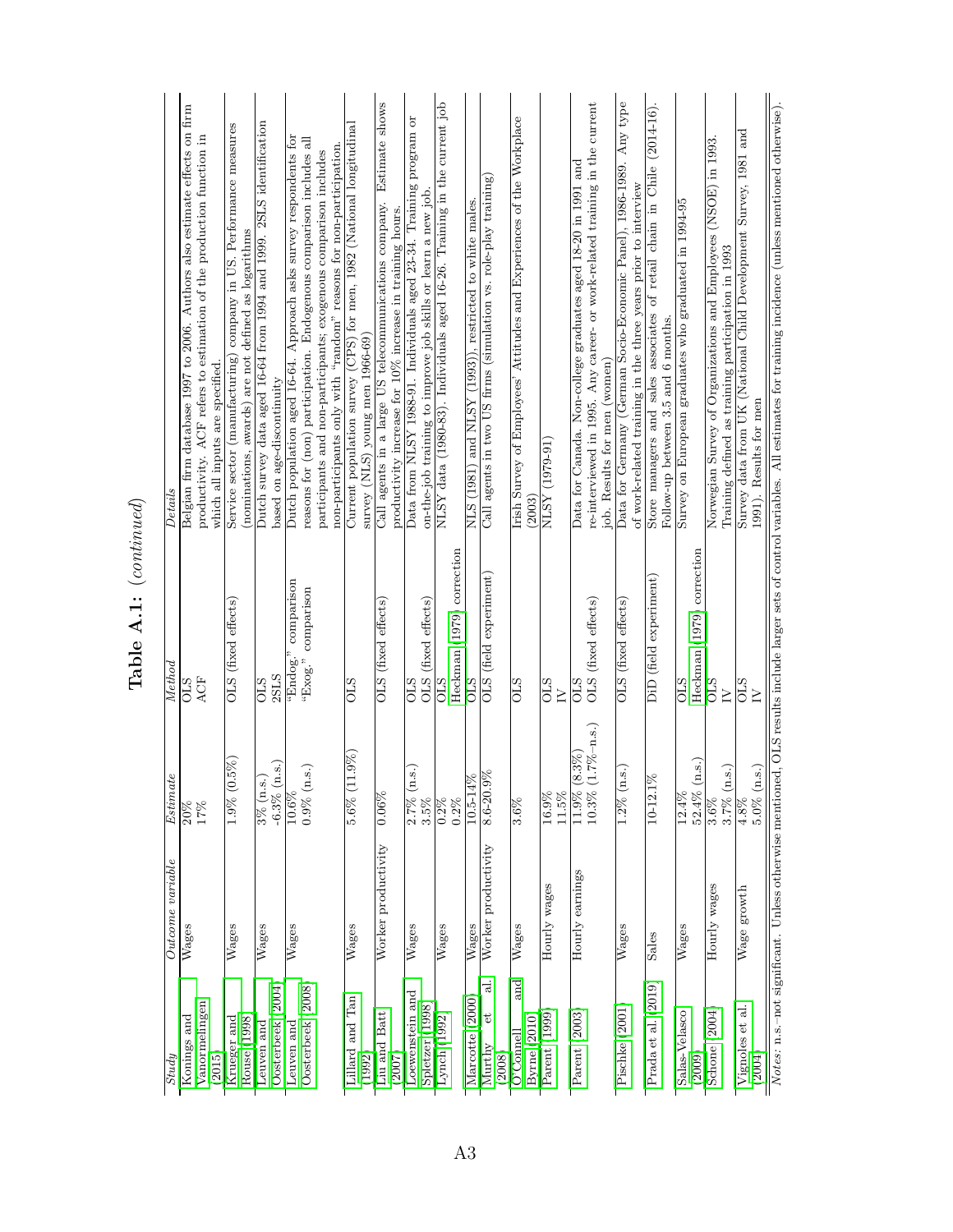<span id="page-33-0"></span>

| Name                           | Description                                                            | Number of agents |
|--------------------------------|------------------------------------------------------------------------|------------------|
| Field experiment               |                                                                        |                  |
| Treatment group                | Agents randomly assigned to training in weeks $10/2009$ to<br>14/2009. | $N=34$           |
| Control group                  | Agents randomly assigned to training after week 24/2009.               | $N=40$           |
| Re-assigned agents             | Agents initially assigned to treatment or control group but re-        | $N=10$           |
|                                | assigned, e.g., due to illness or vacation plans (see Footnote         |                  |
|                                | 9). These agents are not included in our analysis.                     |                  |
| Non-experimental control group |                                                                        |                  |
| G1                             | Agents initially not selected to be part of the field experiment,      | $N=7$            |
|                                | but were eventually trained during the sample period.                  |                  |
| G <sub>2</sub>                 | Agents initially not selected to be part of the field experiment       | $N=66$           |
|                                | who were not trained during the sample period.                         |                  |

Table A.2: Group definitions of all 157 agents

Notes: This table summarizes the groups portion of this study. All agents in all groups are observable over the full sample period from week 45/2008 to week 24/2009.

<span id="page-33-1"></span>

| Variable name             | Definition                                                                      |
|---------------------------|---------------------------------------------------------------------------------|
| Gender                    | 1 if male agent, zero otherwise                                                 |
| Age                       | Age measured in years at start of observation period                            |
| Tenure                    | Tenure measured in months at start of observation period in week 45/2008        |
| Working hours             | Number of actual working hours in week t                                        |
| Share peak hours          | Share of agent i's hours worked during peak hours (defined as hours between     |
|                           | $12:00$ and $18:00$ )                                                           |
| Pre-treatment performance | Average performance over weeks $45/2008$ to $49/2008$ , i.e., before management |
|                           | decided on assignment to the training program                                   |
| Turnover                  | Dummy equaling 1 if agent exits department before end of observation period,    |
|                           | and zero otherwise. Exiting agents could either move to other departments       |
|                           | or leave the firm entirely                                                      |
| Calls per FTE             | Total number of incoming calls normalized by number of full-time equivalents    |
|                           | working in the same week                                                        |
| Common trend              | Linear time trend                                                               |

Table A.3: Variable definitions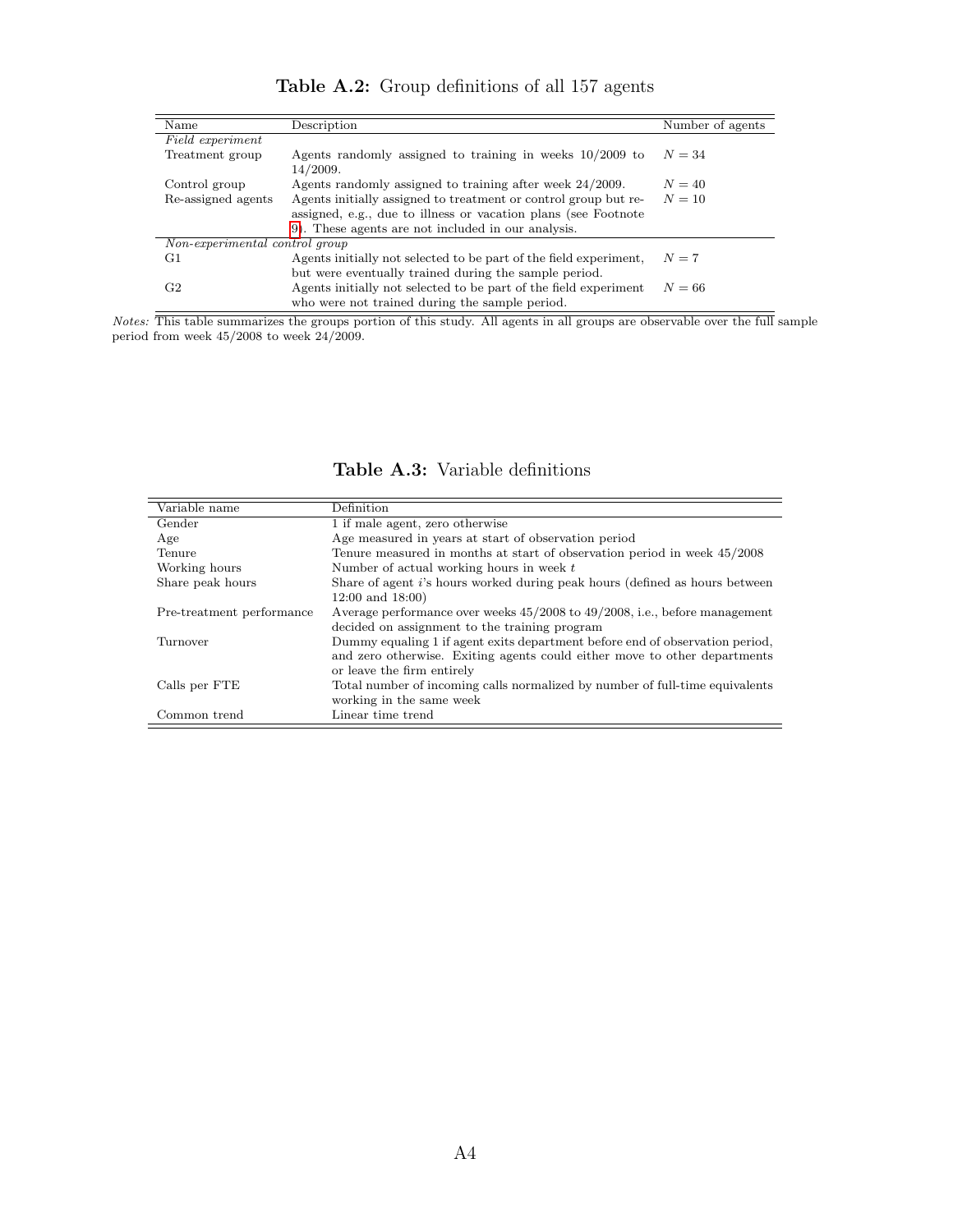<span id="page-34-0"></span>

|                           | (1)      | (2)                    | (3)        | (4)              | (5)              |
|---------------------------|----------|------------------------|------------|------------------|------------------|
|                           |          | Non-exp. control group | Difference | Difference       | Difference       |
|                           | G1       | G <sub>2</sub>         | $G1-G2$    | $G1$ -Exp. T $G$ | $G2$ -Exp. T $G$ |
| Gender $(1=male)$         | 0.143    | 0.318                  | 0.175      | 0.239            | 0.064            |
|                           | (0.378)  | (0.469)                | (0.154)    | (0.166)          | (0.102)          |
| Age (in years)            | 23.045   | 30.548                 | $7.503***$ | $11.025***$      | 3.521            |
|                           | (4.180)  | (11.087)               | (2.227)    | (2.431)          | (2.246)          |
| Tenure (in months)        | 22.000   | 15.485                 | $-6.515$   | 31.353           | 37.868***        |
|                           | (43.780) | (28.626)               | (16.918)   | (18.604)         | (9.204)          |
| Working hours             | 24.091   | 20.522                 | $-3.569$   | $-5.038*$        | $-1.470$         |
|                           | (5.579)  | (7.128)                | (2.284)    | (2.373)          | (1.398)          |
| Share peak hours          | 0.596    | 0.561                  | $-0.034*$  | $-0.042$         | $-0.007$         |
|                           | (0.043)  | (0.064)                | (0.018)    | (0.024)          | (0.020)          |
| Pre-treatment performance | 0.305    | 0.283                  | $-0.022$   | 0.059            | $0.081***$       |
|                           | (0.080)  | (0.088)                | (0.034)    | (0.035)          | (0.017)          |
| Turnover                  | 0.143    | 0.530                  | $0.387**$  | 0.063            | $-0.324***$      |
|                           | (0.378)  | (0.503)                | (0.156)    | (0.159)          | (0.094)          |
| Number of agents          | 7        | 66                     | 73         | 41               | 100              |

Table A.4: Descriptive statistics for groups G1 and G2

Notes: \*\*\*  $p<0.01$ , \*\*  $p<0.05$ , \*  $p<0.1$ . The sample used in G1 is defined as all agents from the non-experimental sample who were assigned by management to be treated with the treatment group during the training period. G2 includes all agents who were not trained during the observation period used in this sample. Columns (1) and (2) show means and standard deviations in parentheses for Groups G1 and G2; Column (3) shows differences between G1 and G2, Column (4) differences between G1 and the experimental treatment group, and Column (5) differences between G2 and the experimental treatment group, respectively. Parentheses and asterisks in Columns (3) to (5) are from a two-sided t-test on the respective differences  $(*** p<0.01, ** p<0.05, * p<0.1).$ 

| Dependent variable: logarithm of worker performance |             |                   |                   |             |                   |             |
|-----------------------------------------------------|-------------|-------------------|-------------------|-------------|-------------------|-------------|
|                                                     | (1)         | $\left( 2\right)$ | $\left( 3\right)$ | (4)         | $\left( 5\right)$ | (6)         |
| A: $TG-G1$ (N=41, n=1,049)                          |             |                   |                   |             |                   |             |
| Treatment dummy                                     | $0.1472***$ | $0.1420***$       | $0.1415***$       | $0.1647**$  | $0.1386***$       | $0.1346***$ |
|                                                     | (0.0200)    | (0.0207)          | (0.0216)          | (0.0427)    | (0.0174)          | (0.0124)    |
| Adjusted R-squared                                  | 0.1067      | 0.1270            | 0.1357            | 0.1276      | 0.4897            | 0.1780      |
| $B: TG-G2(N=100, n=2,190)$                          |             |                   |                   |             |                   |             |
| Treatment dummy                                     | $0.2205***$ | $0.2179***$       | $0.1769***$       | $0.1261***$ | $0.1143***$       | $0.1252***$ |
|                                                     | (0.0402)    | (0.0417)          | (0.0193)          | (0.0211)    | (0.0138)          | (0.0098)    |
| Adjusted R-squared                                  | 0.0832      | 0.0996            | 0.1305            | 0.1421      | 0.4760            | 0.0472      |
| Control variables                                   | No.         | <b>Yes</b>        | <b>Yes</b>        | Yes         | $\rm No$          | No          |
| Tenure (linear $+$ squared)                         | No          | No                | Yes               | No.         | No.               | No          |
| Common trend                                        | No.         | No                | No                | Yes         | No.               | No          |
| Pre-treatment performance                           | No.         | No.               | No.               | No.         | <b>Yes</b>        | No          |
| Worker FE                                           | No          | No                | No                | No.         | No                | Yes         |

<span id="page-34-1"></span>Table A.5: Treatment effects for varying covariates with varying control group definitions

 $Notes: ** p<0.01, ** p<0.05, * p<0.1.$  Dependent variable:  $log(y_{it})$ . Standard errors clustered at the team level. Control variables include working hours, share peak hours, and calls per FTE. All regressions include a constant. Pre-treatment performance is defined as average performance during weeks 45/2008 to 52/2008. TG-G1 contains all agents from the non-experimental sample assigned by management to be treated with the treatment group during the training period. G2 includes all agents who were not trained during the observation period used in this sample.